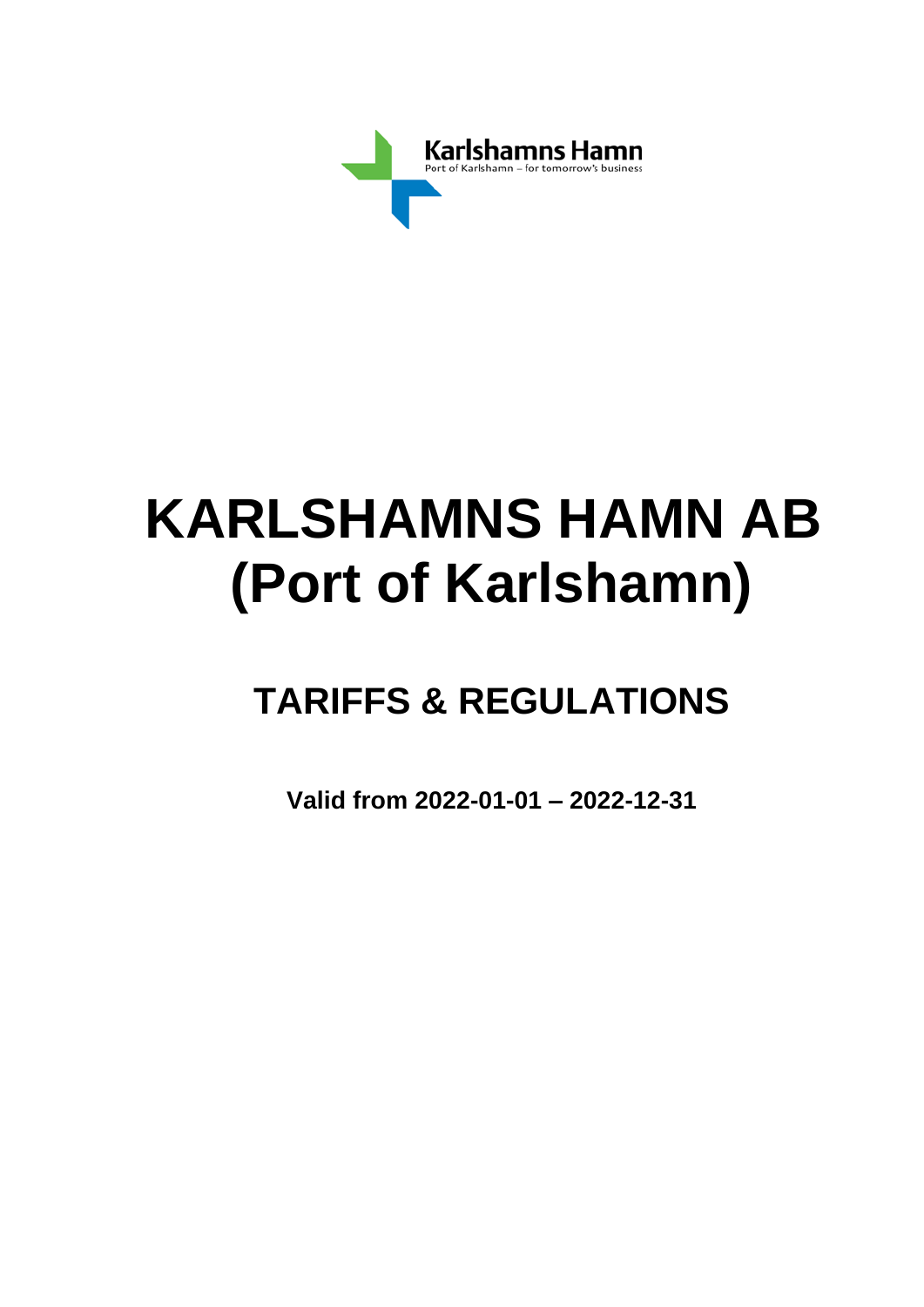

## CONTENCE: Page

| Harbour dues -vessel                         | 3              |
|----------------------------------------------|----------------|
| Harbour dues – goods                         | 4              |
| Crane rates including driver and regulations | 5              |
| Work on board- and on terminal               | $\overline{7}$ |
| Machine hire                                 | $\overline{7}$ |
| Depot/storage of gods                        | 9              |
| <b>General regulations</b>                   | 10             |
| Special rates and charges                    | 13             |
| Miscellaneous regulations                    | 15             |
| Tariff of towage                             | 16             |
| Tariff for motor boats                       | 18             |
| Tariff for mooring and unmooring             | 20             |
| Fresh water and electric supply              | 22             |
| Vehicle scale                                | 23             |
| Receiving of waste oil                       | 24             |
| Routines for invoicing                       | 26             |
| <b>Matters of liability</b>                  | 27             |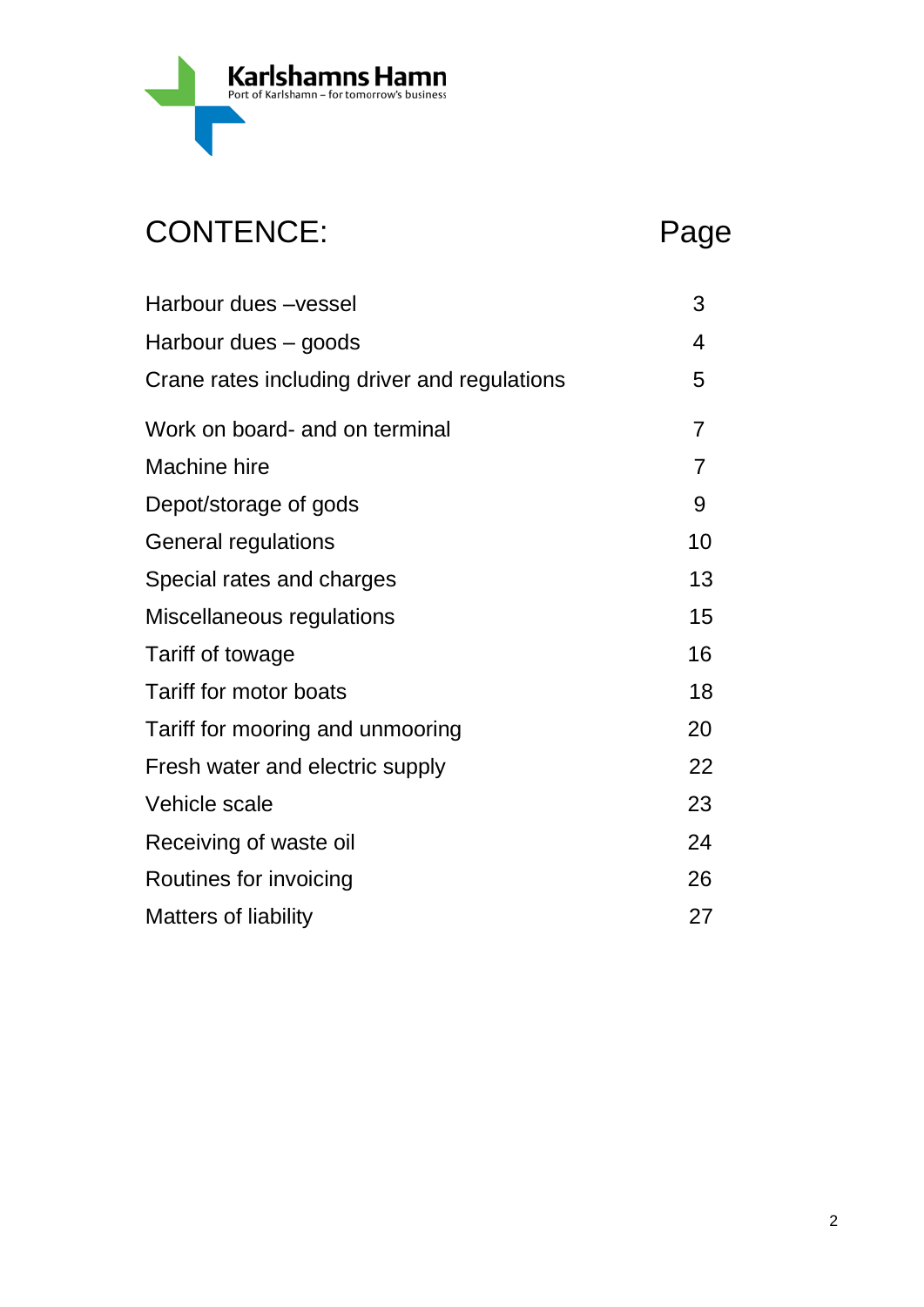

### **4. HARBOUR DUES, VESSELS**

Harbour dues shall, where below otherwise is not said, be payable with following amount every time vessel calls at the port.

| 4.1 | Harbour dues with sulphur certificate           | <b>SEK</b>   |
|-----|-------------------------------------------------|--------------|
|     | Vessel with L.o.a. of 20 meters or more, per GT | 5,50         |
| 4.2 | <b>Liner tariff</b>                             |              |
|     | Vessel in liner traffic, per GT                 | as per offer |
| 4.3 | <b>Special tariff</b>                           | as per offer |
| 4.4 | <b>Environment- and Waste due</b>               |              |
|     | The due is applicable on all vessels            | 0,85         |

### **4.5 Exemption from harbour due**

Naval- Customs- Salvage- and training vessels. Vessels owned by The Swedish state, or other National vessels, or the Swedish Maritime Administration used for their purpose only.

Vessel in following emergency:

- in consequence of storm or sea damage.
- in consequence of sickness or accident on board needing speedily nursing.

Exemption from harbour due for vessel is applicable during ships stay in port maximum 24 hours and provided the vessel is not loading/discharging other usable cargo that is to be reloaded or returned onboard same vessel. If the same condition remains after this expiration of time the harbour authority can permit the vessel to stay further without harbour due after request from the master of the vessel.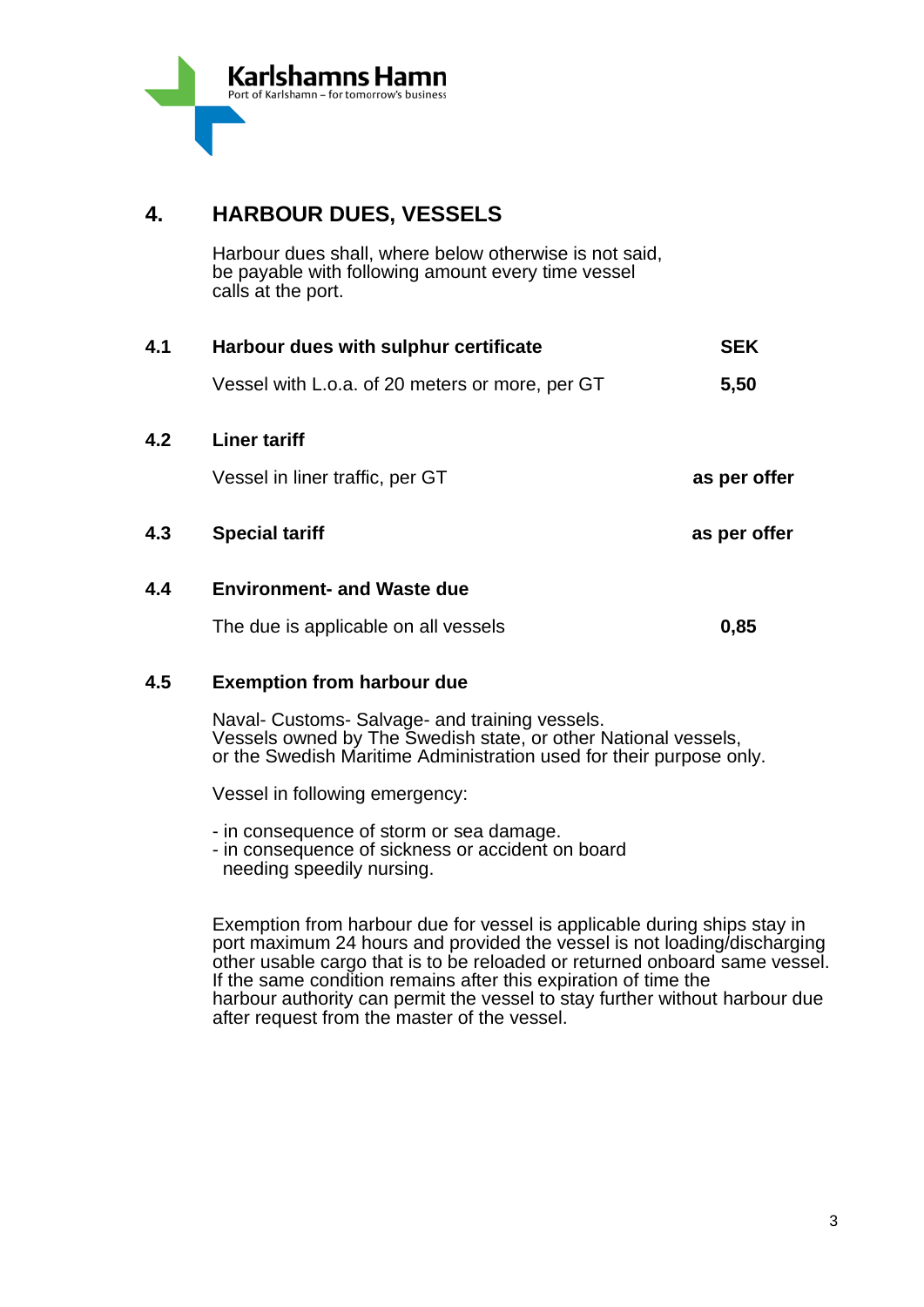

### **5. HARBOUR DUES, GOODS**

Harbour dues shall be payable every time goods arrive or depart by sea.: **as per offer**

#### **5.1 Exemption from dues**

Bunkers, provisions and supplies for vessels own use.

Sludge, see 10.2

Materiel for the National Swedish Administration of Shipping and Navigation's fairway arrangements.

Containers, flats, or other cargo carriers of permanent nature, indented for transportation means, and not constituting independent commercial goods.

#### **5.2 Other regulations**

Day shall be continued from 00.00 hours to 24.00 hours.

Charges according to 5 are to be based on gross weight of the goods and according to headings of Custom tariff.

Charges according to this tariff are levied within the harbour area of Karlshamn.

After date of maturity a penalty interest will be charged, according to Swedish law of interest.

Should the tonnage certificate of a vessel calling the harbour give two gross tonnages, dues shall be calculated from the higher of the two tonnages.

Harbour dues shall, if nothing else stated, be calculated from weight/volume given in Bill of Lading.

Ship owner, owner of goods, cargo receiver, shipper, Shipbroker, forwarding agent, agent or other customer are joint and several responsible to pay the charges stated in the harbour rates.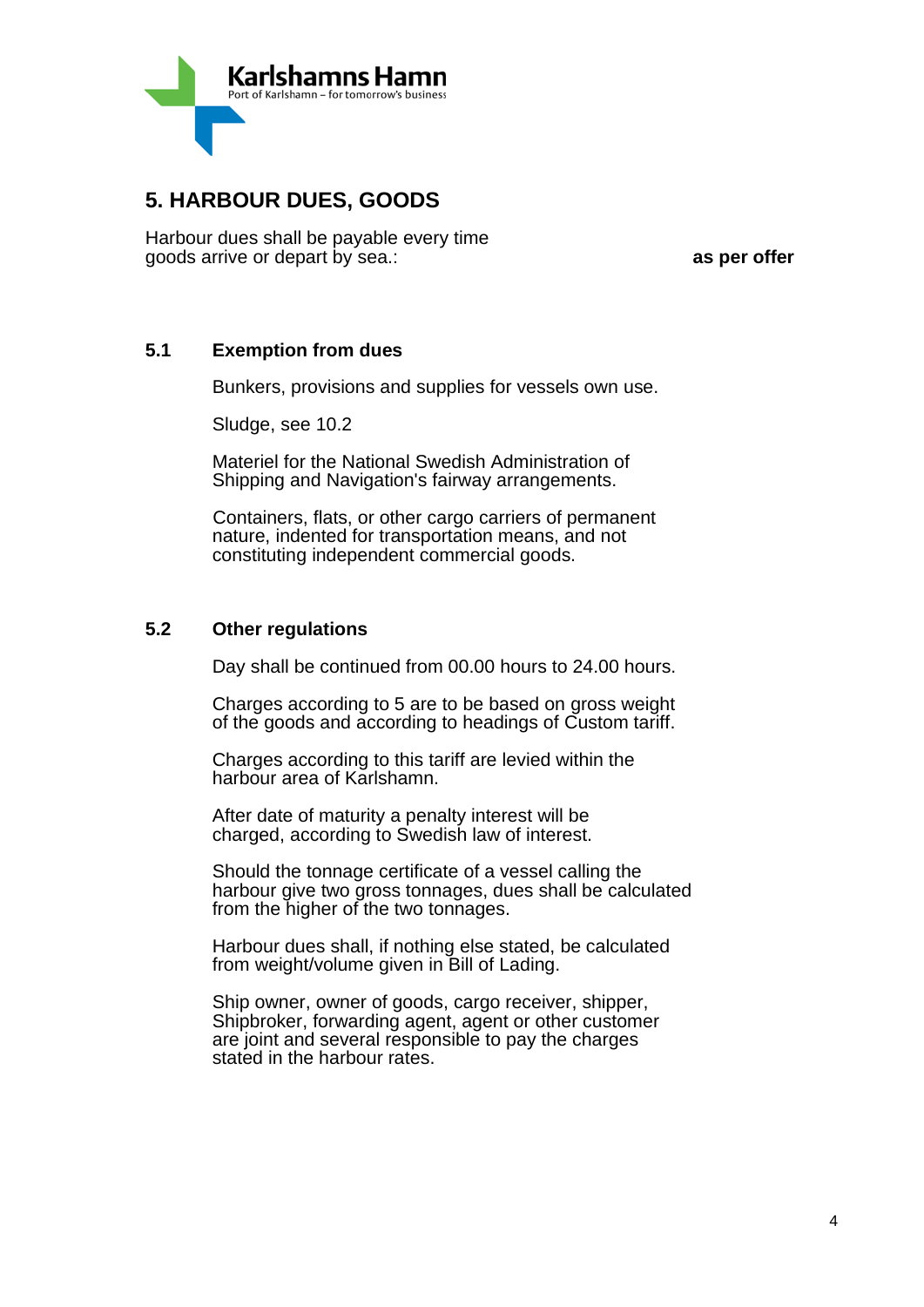

### **6.1 CRANE RATES INCLUDING DRIVER**

Charge includes transport of crane and/or possible time for connecting or disconnecting appliances. Crane rates: minimum charge 1 hour plus additional charge for each working consecutive 1/2 hour.

| 6.1.1 Charges per 1 000 kilos/m3                                                                                                                                                                                                                                                                                          |                         | SEK          |
|---------------------------------------------------------------------------------------------------------------------------------------------------------------------------------------------------------------------------------------------------------------------------------------------------------------------------|-------------------------|--------------|
| Loading/discharging                                                                                                                                                                                                                                                                                                       | per 1 000 kilos or $m3$ | as per offer |
| 6.1.2 Charges for heavy crane                                                                                                                                                                                                                                                                                             |                         | as per offer |
| 6.1.3 Time counted work, not heavy crane                                                                                                                                                                                                                                                                                  |                         |              |
| Loading/discharging                                                                                                                                                                                                                                                                                                       | per crane/hour          | as per offer |
| Remark: Minimum charge 1 hour.<br>For work performed on time other than normal working hours and which<br>is not directly connected to normal working hours, a minimum charge for 3<br>working hours is charged. Time shall count as from where the crane leaves<br>the Stilleryd harbour until it returns to same place. |                         |              |

**6.1.4 Containers and flats, 20 – 30 – 40 – 45 feet SEK 498**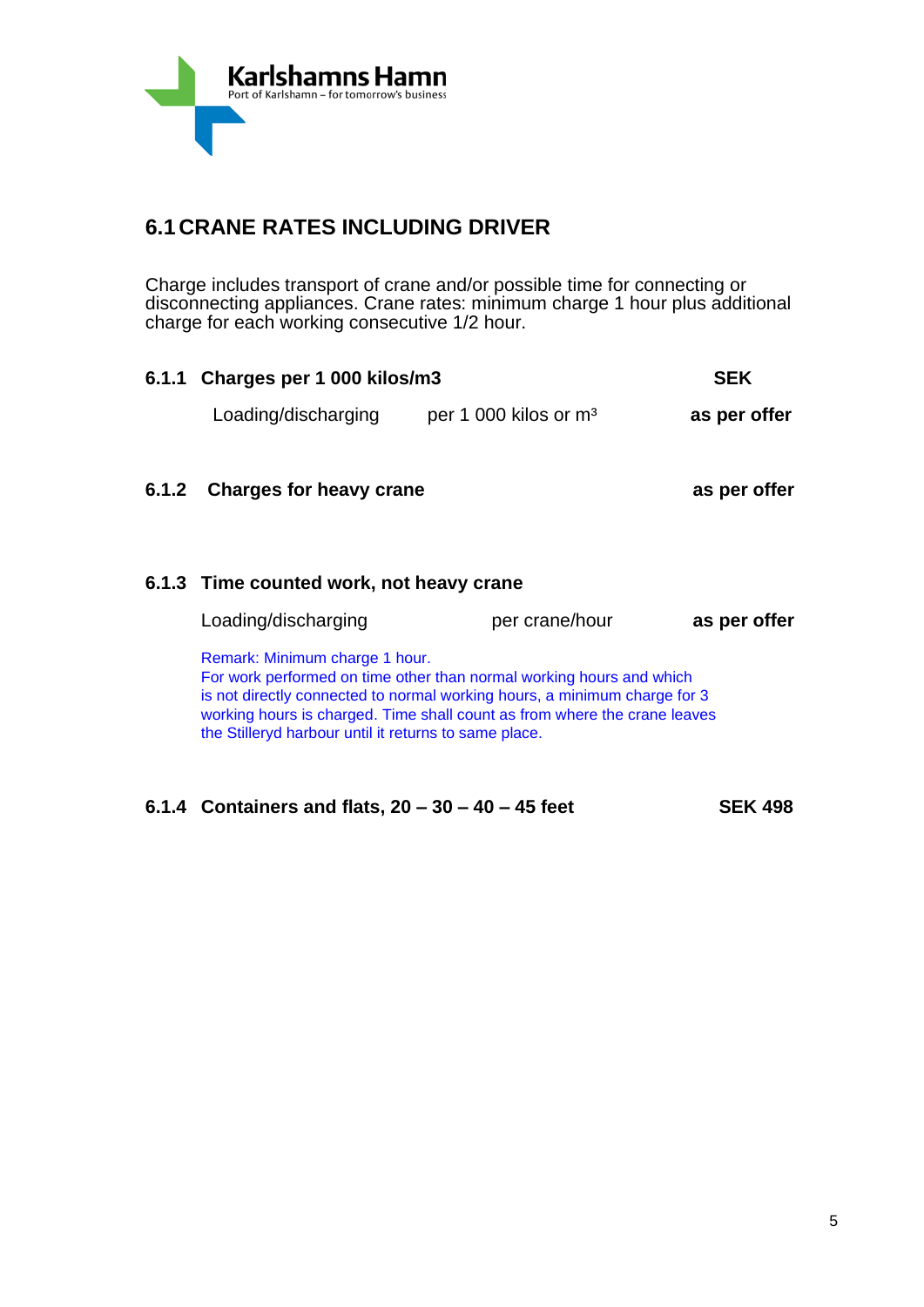

### **REGULATIONS**

### **For the usage of cranes belonging to KARLSHAMNS HAMN AB**

- 1. KARLSHAMNS HAMN AB reserves all rights for reparation, distribution and disposal of Cranes for work within the harbour area without regard to priority and special requests. KARLSHAMNS HAMN AB also reserves the right to transfer cranes already engaged to another ship, depending on the kind of goods handled and the ships own facilities for loading or unloading.
- 2. KARLSHAMNS HAMN AB will not be held responsible for any extra expense caused due to breakdown or force majeure while the crane is under hire.
- 3. The agent is liable to pay compensation for any damage caused to the crane or other property either by accident or negligence by him or his employees
- 4. Ship is not entitled to discharge/load with its own gear at quays where KHAB cranes are available. Exception from this rule can be made after separate agreement with KARLSHAMNS HAMN AB.
- 5. Handling of damaged, shifted or badly stowed cargo leading to essential loss of normal crane-capacity is charged according to the time based tariff.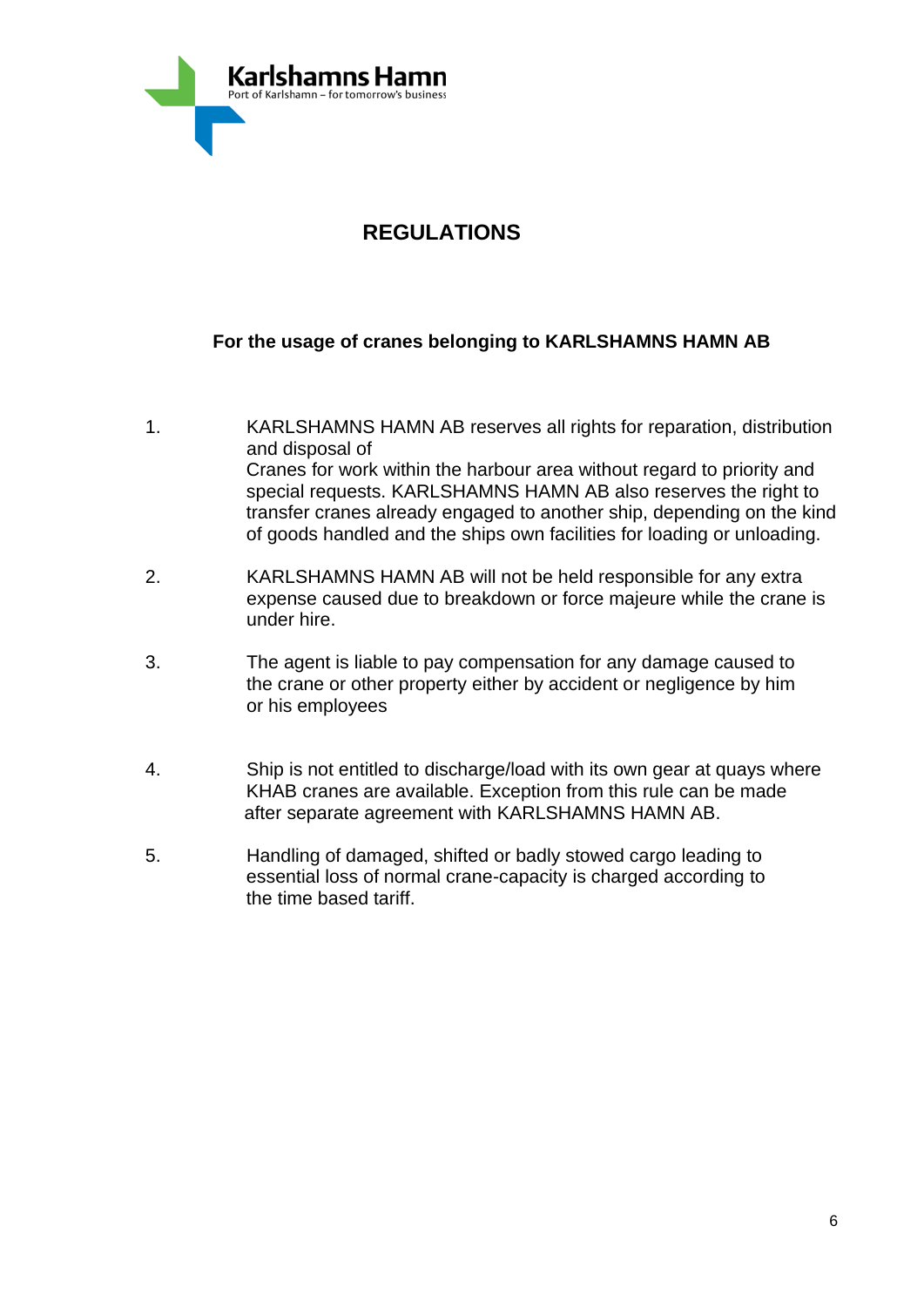

### **6.2. WORK ON BOARD- AND ON TERMINAL**

| 6.2.1 | On quay and terminal                                                                                                                                                                  |                                              | <b>SEK</b>                   |
|-------|---------------------------------------------------------------------------------------------------------------------------------------------------------------------------------------|----------------------------------------------|------------------------------|
|       | Loading and unloading                                                                                                                                                                 | per ton/m <sup>3</sup> /hour                 | As per offer                 |
|       | Remark. All handling and storage of dangerous goods is subject to special regulations according to<br>the IMGD-code. Please contact the Operations Management for further information |                                              |                              |
| 6.2.2 | Work on board<br>Forklift/Wheel loader exclusive of driver                                                                                                                            | per hour                                     | As per offer                 |
| 6.2.3 | In Oil harbours<br>Pumping charge loading/unloading                                                                                                                                   | per m <sup>3</sup>                           | As per offer                 |
| 6.3.  | <b>MACHINE HIRE</b>                                                                                                                                                                   |                                              |                              |
| 6.3.1 | <b>Forklift inclusive driver</b>                                                                                                                                                      |                                              |                              |
|       | Price per hour in SEK                                                                                                                                                                 |                                              |                              |
|       | $<$ 3,2 ton<br>$<$ 5,5 ton<br>$< 8.0$ ton                                                                                                                                             | per hour<br>per hour<br>per hour             | 882<br>1034<br>1146          |
|       | $<$ 12,0 ton<br>$<$ 15,0 ton<br>$<$ 20,0 ton<br>$<$ 42,0 ton                                                                                                                          | per hour<br>per hour<br>per hour<br>per hour | 1293<br>1416<br>1514<br>1991 |
|       | Long time hire                                                                                                                                                                        |                                              | As per offer                 |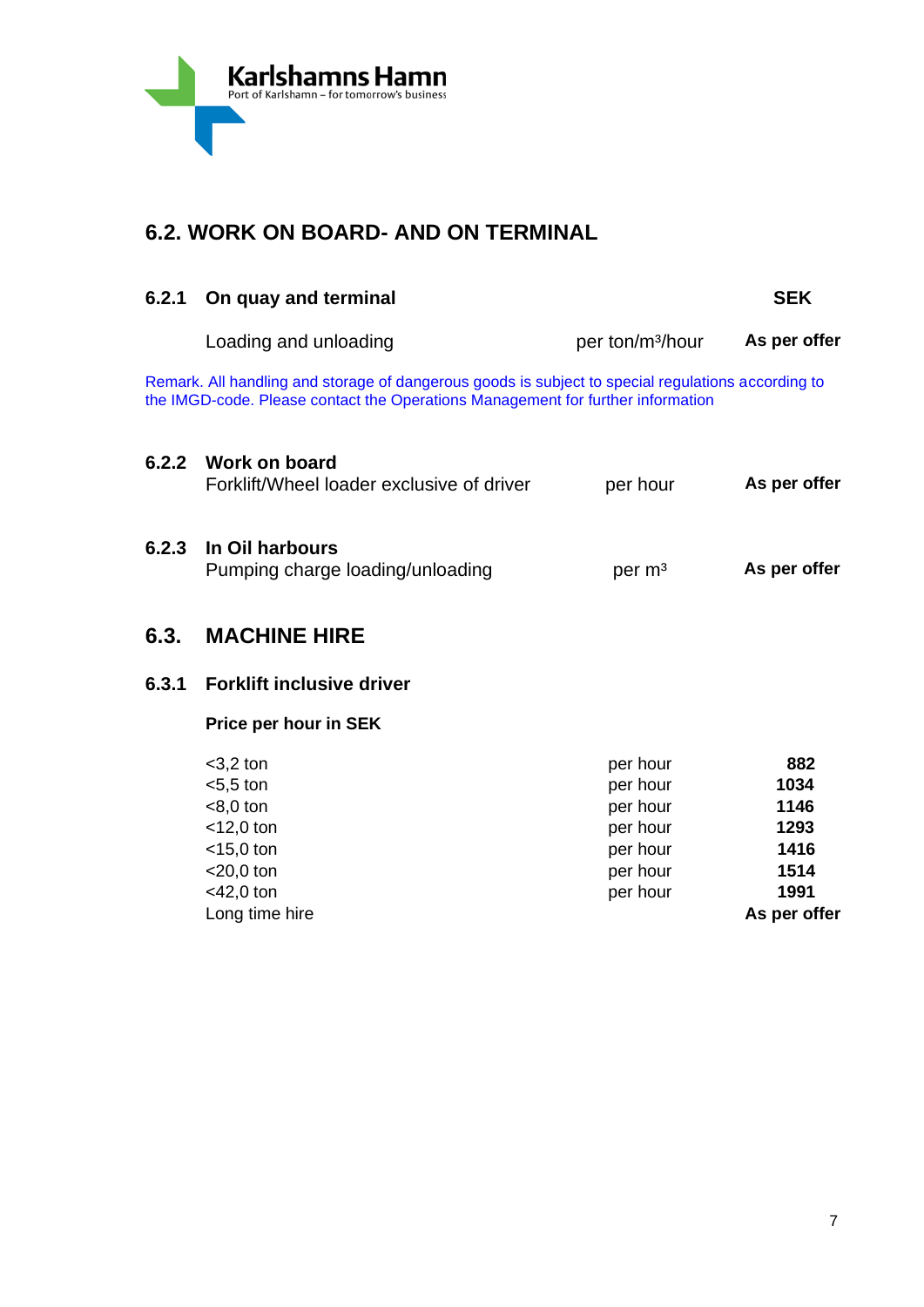

### **6.3.2 Wheel loaders inclusive driver**

### **Price per hour in SEK**

| <b>GEHL compact loader</b> | per hour | 875          |
|----------------------------|----------|--------------|
| Logstacker                 | per hour | 2064         |
| <b>Volvo L90 / L70E</b>    | per hour | 1279         |
| Volvo L120 / L180          | per hour | 1363         |
| Long time hire             |          | As per offer |

### **6.3.3 Terminal tractor & trailers (Mafi) inclusive driver**

### **Price per hour in SEK**

| <b>Terminal tractor</b>         | per hour | 1439         |
|---------------------------------|----------|--------------|
| Terminal trailer 25 ton         | per hour | 167          |
| Terminal trailer 40 ton         | per hour | 195          |
| Terminal trailer 128 ton        | per hour | 290          |
| Terminal trailer long time hire |          | As per offer |
| Long time hire                  |          | As per offer |
|                                 |          |              |

#### **6.3.4 Other**

| Accompanied car exclusive mileages cost | per hour | 762 |
|-----------------------------------------|----------|-----|
|                                         |          |     |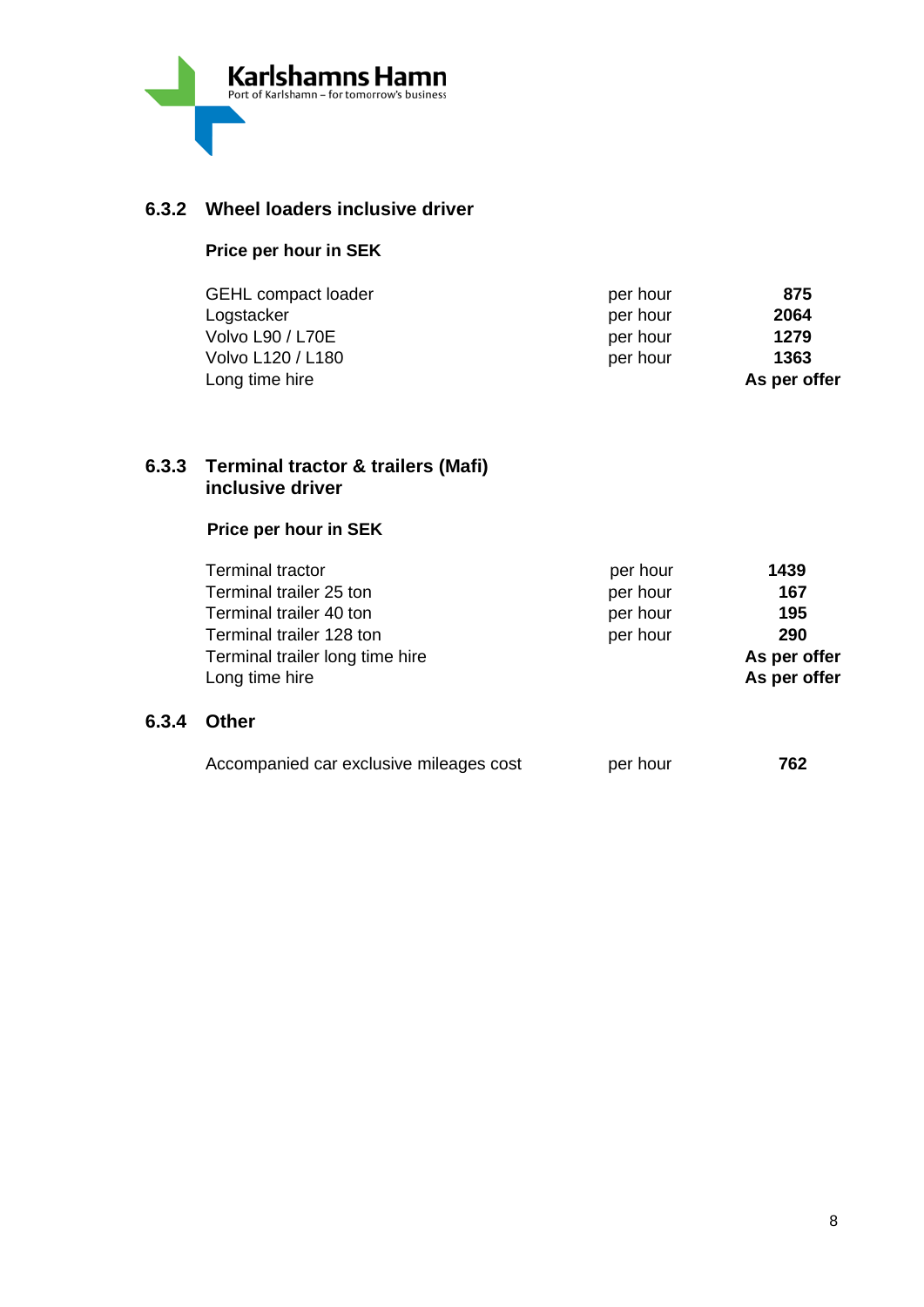

### **6.4 DEPOT/STORAGE OF GOODS**

|       |                                                                                                                                                                                               | <b>SEK</b>                       |
|-------|-----------------------------------------------------------------------------------------------------------------------------------------------------------------------------------------------|----------------------------------|
| 6.4.1 | In depot (outdoor)                                                                                                                                                                            | As per offer                     |
|       | 6.4.2 In warehouse                                                                                                                                                                            | <b>SEK</b>                       |
|       | For a first period of 7 days normal free<br>Thereafter following charge will be debited                                                                                                       | As per offer                     |
|       | 6.4.3 Customs storage                                                                                                                                                                         | <b>SEK</b>                       |
|       | Besides the above, please read<br>General Regulations for storing of goods (page 11)                                                                                                          | As per offer                     |
|       | 6.4.4 In cistern and ground storage                                                                                                                                                           | <b>SEK</b>                       |
|       | Storage of petroleum products, chemicals and other liquid bulk<br>cargo.                                                                                                                      | As per offer                     |
| 6.4.5 | <b>Depots</b>                                                                                                                                                                                 |                                  |
|       | Rates and regulations for Parking of vehicles<br>and other units                                                                                                                              |                                  |
|       | • Day 1-3 for import/export<br>• As from day 3, per day<br>Applicable for all units parket within the<br>designated port area.<br>• Ferry Terminal - "Stand-By-Parking"<br>(non-asphalt area) | <b>SEK</b><br>202<br><b>Free</b> |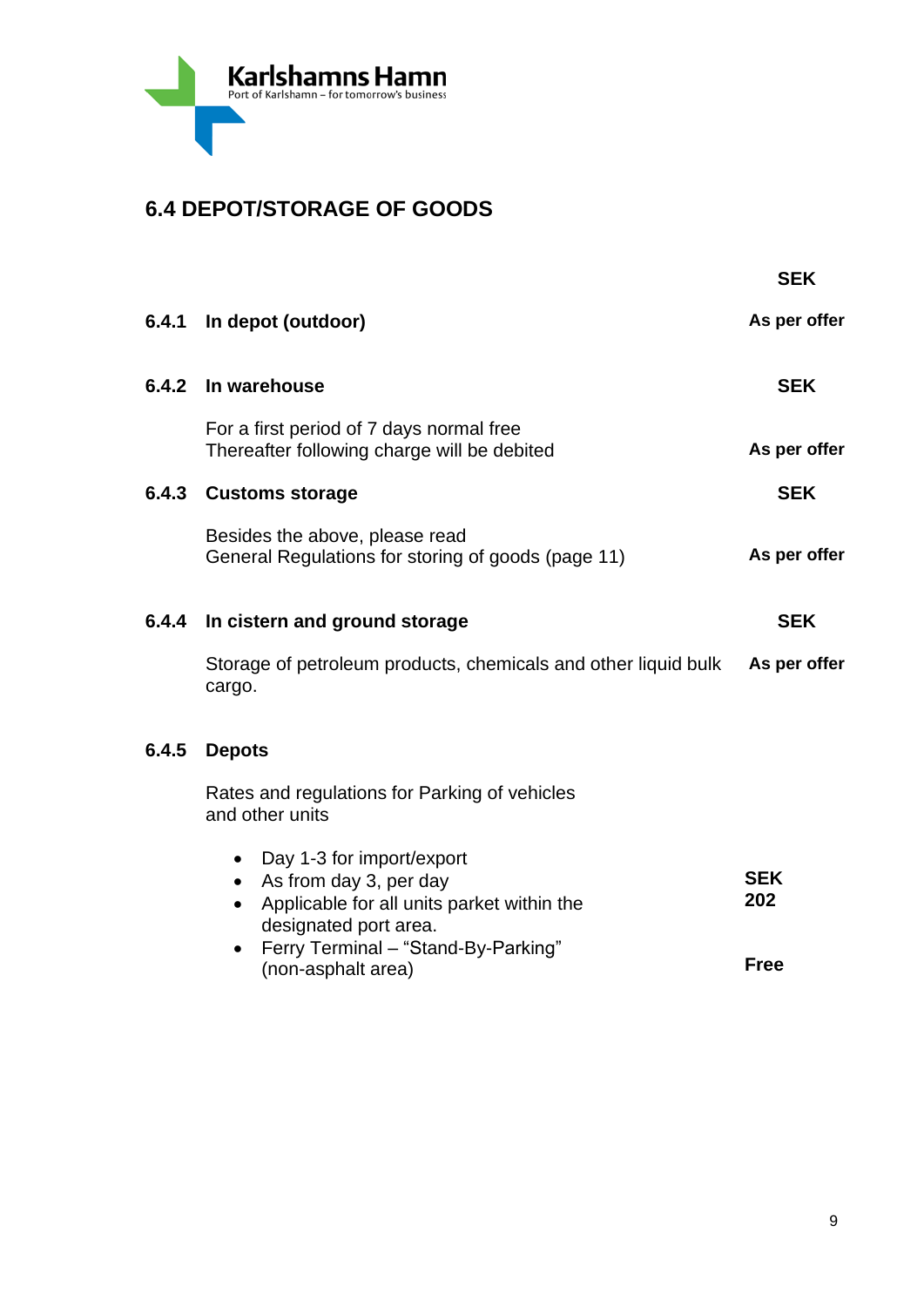

### **GENERAL REGULATIONS**

For storage of goods

**1.** Begun period is conducted as whole period. Charge/rent is rated for maximal placed quantity during each period and is invoiced afterwards for same.

Loading/unloading and store-up-day is rated as storage period for goods arriving or departure by sea.

Goods arriving by land and which is not forwarded by sea are charged rent as from the day of arrival.

Labour disputes or circumstances over which the KARLSHAMNS HAMN AB has no control will not lead to exemption from charge or reduced rate.

**2.** Any other activity but storage of goods is not allowed in the given up space.

KARLSHAMNS HAMN AB does not take responsibility of stored goods, but gives up storage space., undertakes no maintenance or attendance whatsoever. KARLSHAMNS HAMN AB does not insure the goods. The level of compensation is regulated via "Ports of Sweden" General Conditions 1989 for terminal operations.

**3.** The user is responsible for cleaning of the given up space and transportation ways used for the goods. It also falls on the user to take all necessary measures to prevent damage on other stored goods caused by his goods or handling thereof.

**4.** Otherwise the Harbour Regulations will be applicable.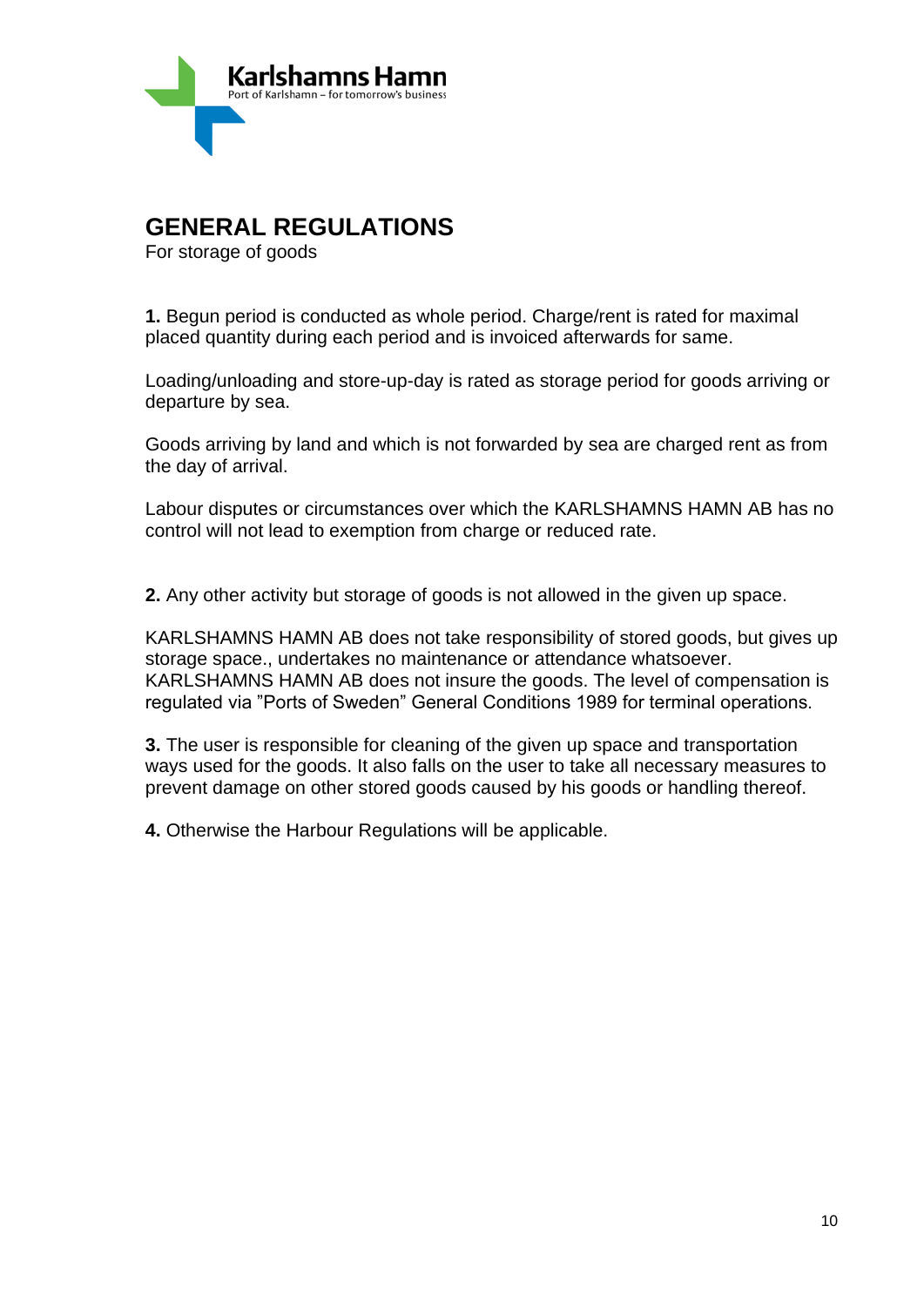

### **7.1 GENERAL REGULATIONS**

**7.1.1 ORDINARY WORKING HOURS** Monday to Friday, 07.00 – 16.00

### **7.1.2 DAILY SHIFT**

Monday to Friday 06.00 – 22.00

### **7.1.3 MEAL BREAKS**

Breakfast break: 09.00 – 09.30 Lunch break: 12.00 – 12.45

When considered necessary, meal breaks may be postponed, but only with the length of the meal break in question.

### **7.1.4 ORDERING OF LABOUR AND CRANES**

**Ordinary work** starting 07.00 – 09.30 on Monday is to be ordered before 12.00 on the previous Sunday.

**Ordinary work** starting 07.00 – 16.00 Tuesday - Friday is to be ordered previous day before 14.00.

Overtime work for 3 hours, in connection to the end of an ordinary work day, may be carried out on request Monday to Friday when overtime is carried out when the ship is to be completed. Apart from this a voluntary agreement regarding overtime can be made.

**Overtime work and extended overtime** Monday to Friday is to be notified latest 12.00 on the same day as the work shall be performed.

### **Definite order of overtime work must be made latest 14.00 same days.**

### **Daily shift**

Monday is to be ordered before 12.00 on the previous day. Tuesday to Friday shall be ordered latest 14.00 on the previous day.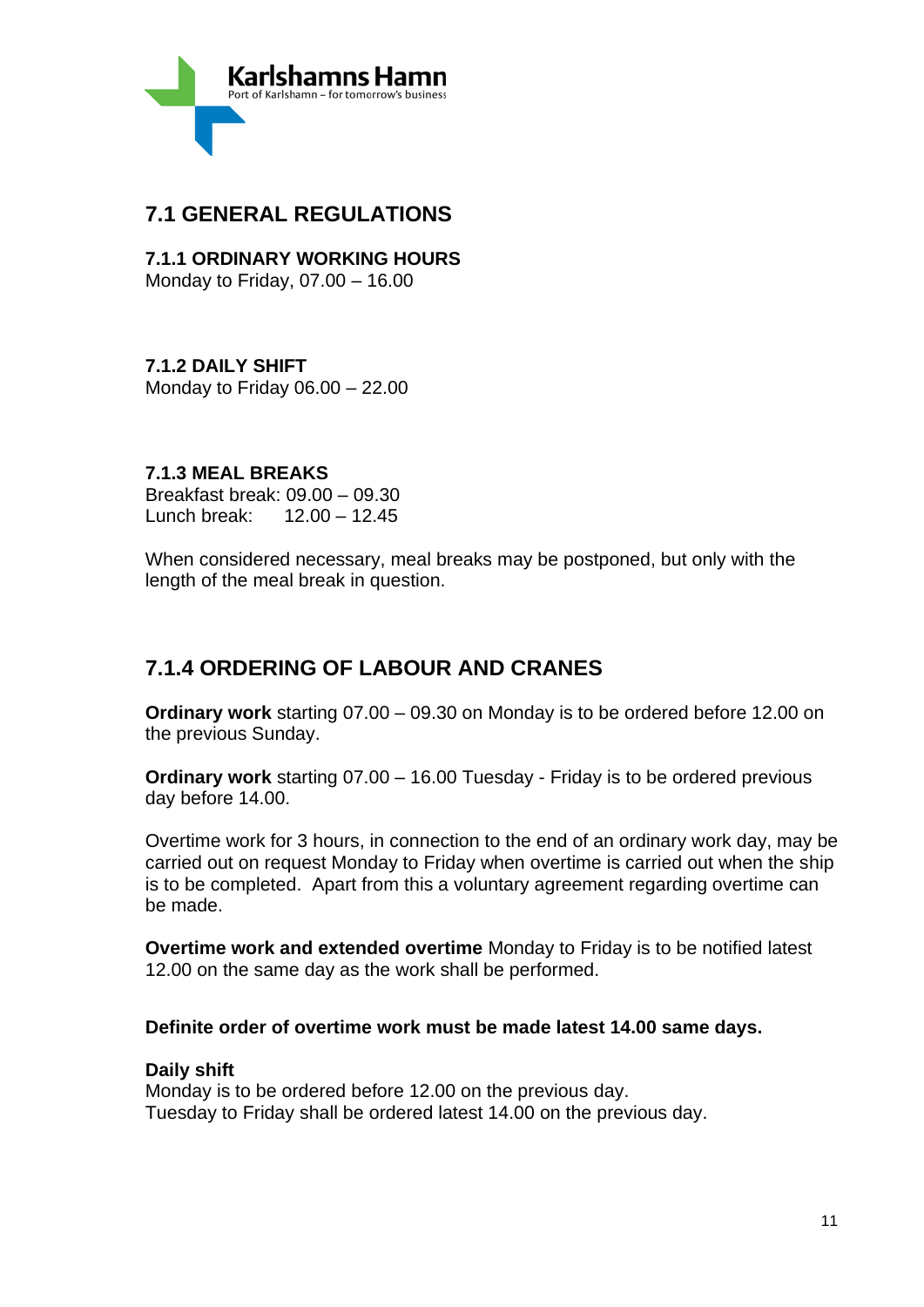

**Overtime work on Saturday** shall be ordered before 12.00 on Friday.

Working time on Saturday which does not fall on the eve of public holidays is limited to a maximum of 6 hours, 07.00–13.30, thereafter a voluntary agreement regarding overtime can be made.

**Overtime work on Sunday** shall be ordered before 12.00 Friday.

Work on Sundays and holidays is maximised to 8 hours 0700 – 1600

**Other holiday work and work during short shift and 2-week shift** is ordered according to special agreement with KHAB.

Work on New Year's Eve, Twelfth Day, Good Friday, Easter Day, Easter Monday, May 1:st, Ascensions Day, Whit-Sunday, With-Monday, Midsummer Day, All Saints Day, Christmas Day, The Day after Christmas Day, can only be carried out after voluntary agreement between KHAB and its employees.

Work on Easter Eve, Whitsun Eve, Midsummer Eve, Christmas Eve and New Years Eve is based on voluntary agreement between KHAB and its employees. The working time is limited to a maximum of 6 hours 0700 – 1330

For work on Saturday and Sunday and public holidays which is cancelled after ordinary working hours on the previous working day, the rules regarding guarantee payment are applicable.

**Voluntary agreements** can be made regarding further over time and location of working hours. Please contact KHAB for information regarding times and charges.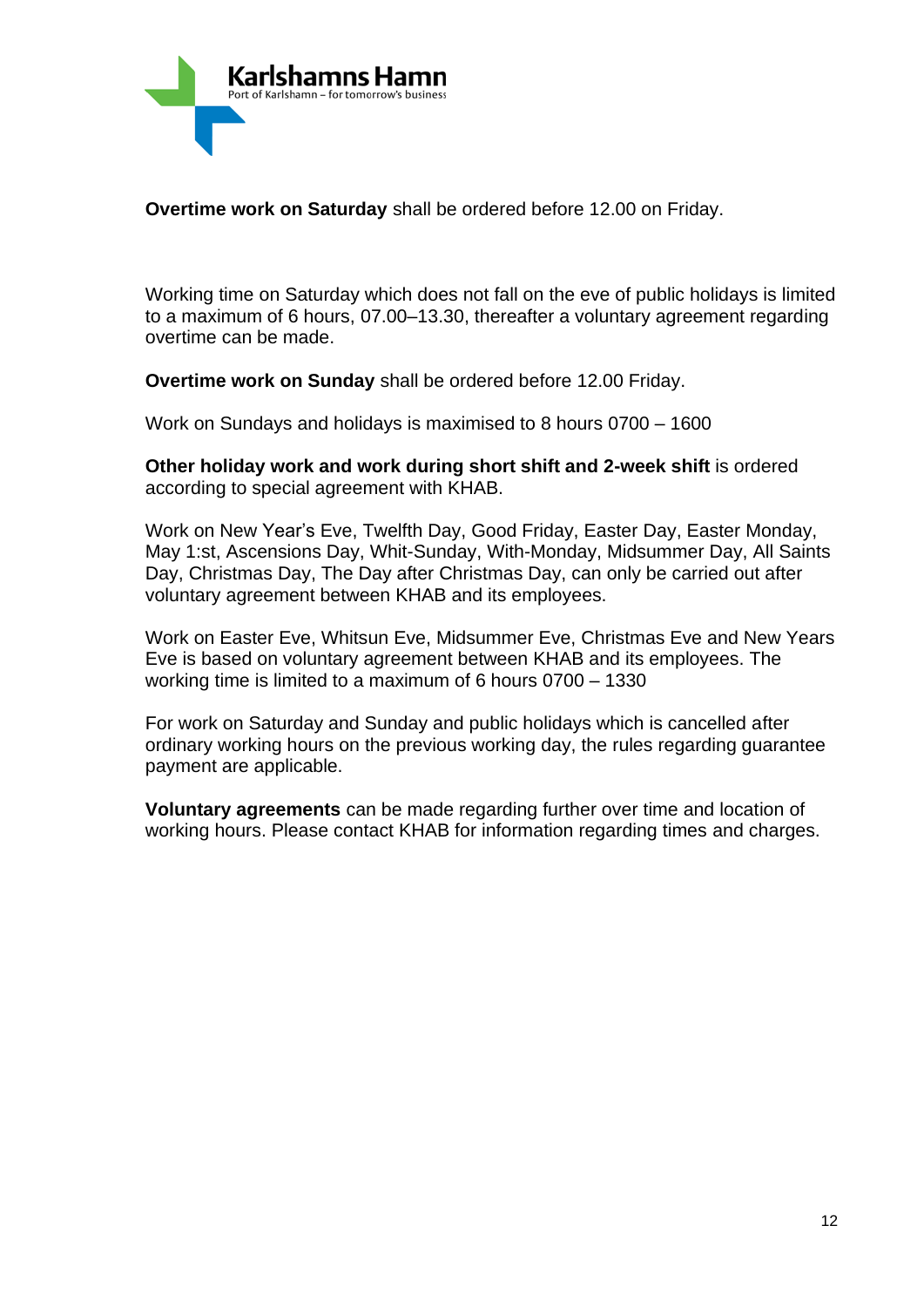

### **7.2 SPECIAL RATES AND CHARGES**

### **Debiting of waiting time**

Waiting time will be charged as time rate for each extra started half hour. When waiting time on overtime shall overtime charge be added.

|                                                                                                                                                                                                                                                                                                                                |                              | <b>SEK</b> |
|--------------------------------------------------------------------------------------------------------------------------------------------------------------------------------------------------------------------------------------------------------------------------------------------------------------------------------|------------------------------|------------|
| Time rates dock worker<br>Time rates supervisor                                                                                                                                                                                                                                                                                | per man/hour<br>per man/hour | 586<br>610 |
| Daily shift add-on<br>For work during Daily shift Monday - Friday<br>0600 - 2200 the following add-on is charged:                                                                                                                                                                                                              |                              | 170        |
| Overtime work after Daily shift the following add-on is charged                                                                                                                                                                                                                                                                |                              | 660        |
| Overtime add-on<br>For work during meal break, add-on of:                                                                                                                                                                                                                                                                      |                              | 239        |
| For overtime Monday – Friday 3 hours add-on of:                                                                                                                                                                                                                                                                                |                              | 335        |
| For work on Saturday and Sunday 07.00 - 16.00 add-on of:                                                                                                                                                                                                                                                                       |                              | 492        |
| For other time and work on Easter Eve, Whitsun Eve,<br>Midsummer Eve, Christmas Eve, New Years Eve<br>and New Years Day, Twelfth Day, Good Friday, Easter Day,<br>Easter Monday, May 1:st, Ascensions Day, Whit-Sunday,<br>Whit-Monday, Midsummer Day, All Saints Day Christmas Day,<br>The Day after Christmas Day add-on of: |                              | 660        |
| <b>Guarantee Payment</b><br>For overtime, not connected to ordinary working time,<br>Guarantee payment will be charged for 3 hours per worker.                                                                                                                                                                                 |                              |            |
| For work on Saturdays according to charge of overtime,                                                                                                                                                                                                                                                                         |                              |            |

Guarantee payment will be charged for the workers for 3 hours.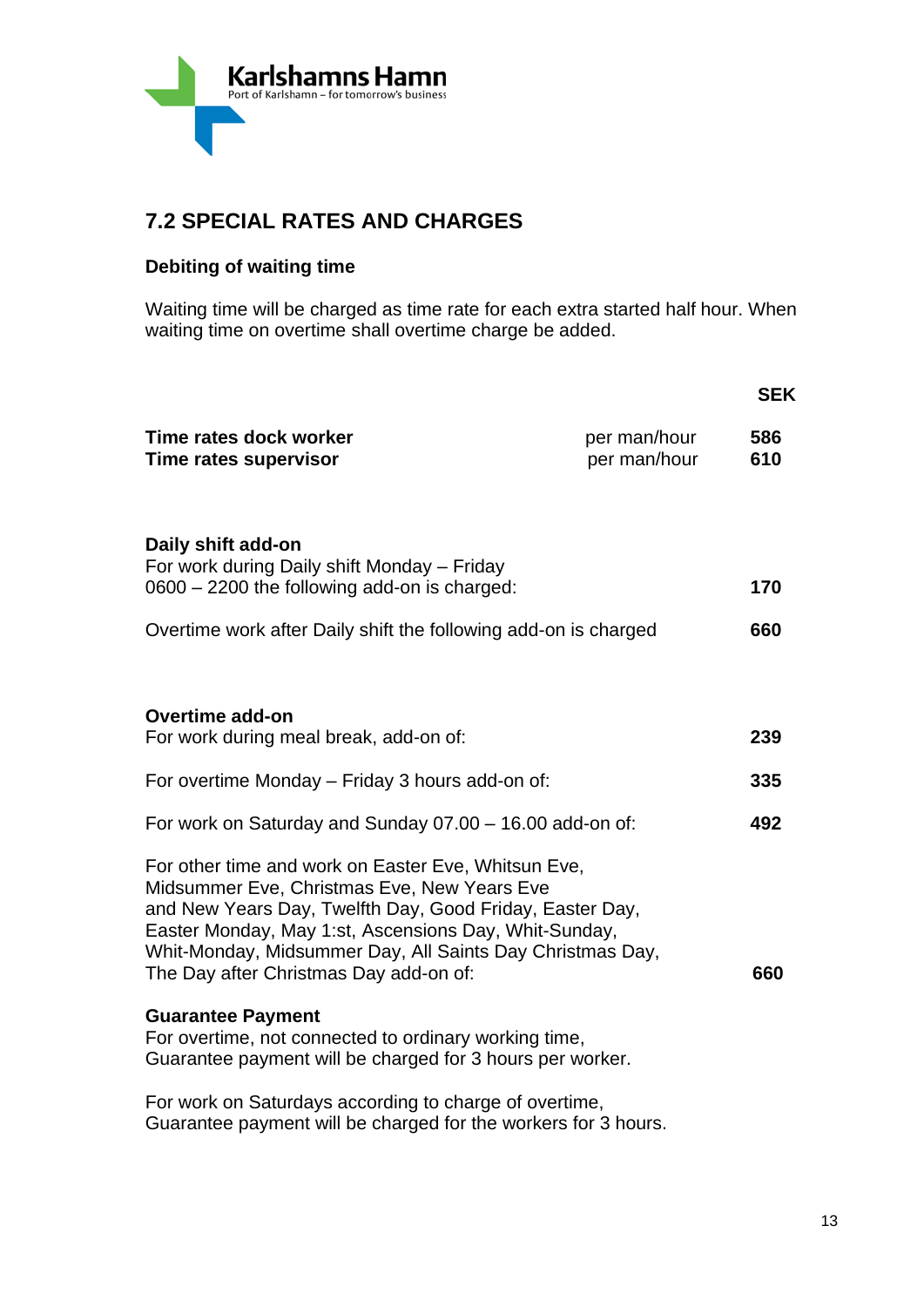

For work on Sundays, holidays and evenings before official holidays, Guarantee payment will be charged for the workers for 3 hours.

For work ordered on Saturday and Sunday and public holidays which is cancelled after ordinary working hours on the previous working day, Guarantee payment will be charged for 3 hours per worker.

#### **Increased number of men**

When during work on board such circumstances exists that necessitates an increase in the stipulated number of men in a gang, an additional charge is made for the extra workers according to straight time rate.

#### **Work on other location**

For work on other location than the harbours in Karlshamn, charges covering expenses for travelling and other related costs will be debited according to special agreement.

#### **Damaged cargo**

When discharging damaged cargo whether the damage is attributable to average or not, the cost is charged according to straight time rate and machine tariff.

### **Costs for extra material**

Extra dunnage and other material will be charged as per actual cost.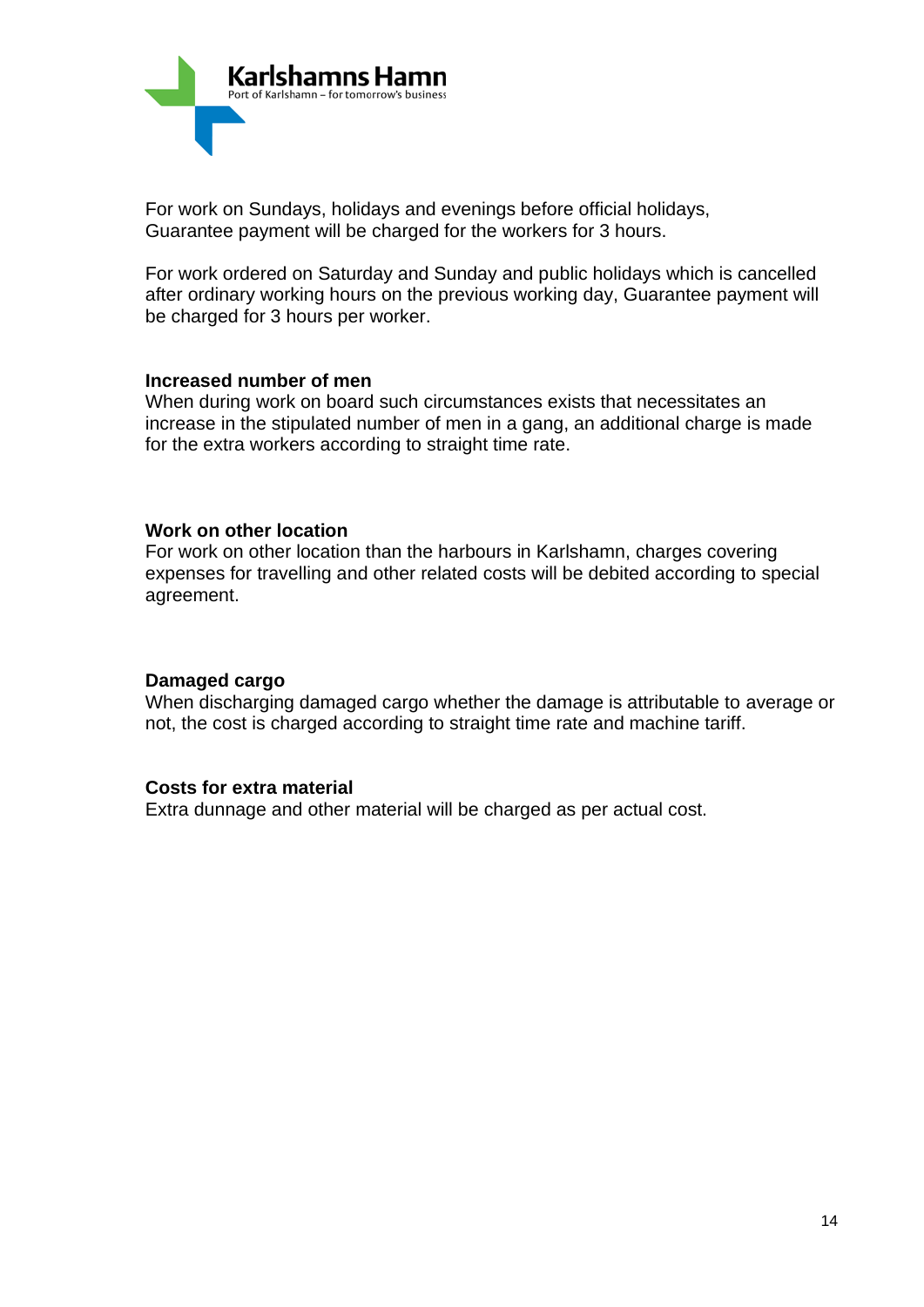

### **7.3 MISCELLANEOUS REGULATIONS**

### **Estimation of tonnage**

"Ton" means a weight of 1 000 kg. If cargo is weighted on/or alongside the vessel, a charge is made according to the weight thus established. In other cases, "Bill of Lading weight" is to apply.

### **Crane operator**

Driver of the vessel's crane must be assigned by KHAB

### **Ladders and gangway**

It is the responsibility of the vessel to provide ladders and gangways of such a nature that they can be used without risk for bodily injury, according to regulations issued by the Swedish Board of Industrial Safety.

### **Railings**

During loading and discharging, the railings round the hatches must be removed in such a way that they cannot be damaged while loading and/or discharging is in progress. Should the vessel fail to remove the railings after the matter has been brought to their attention, KHAB is not responsible for any damage that might occur.

#### **Safety nets and rope railing**

If there is an obvious risk of falling into holds while work is undertaken, the vessel is responsible for rigging up safety nets or adequate rope railings according to regulations issued by the Swedish Board of Industrial Safety.

When the vessel's lifting gear, as cranes, derricks, winches have to be used for any kind of work, valid certificates must be presented showing that the lifting equipment is passed for using by loading or discharging cargo, stevedore machines, forklifts etc. Out of this, by inspection of running wires, top wires etc. these must be without any remarks.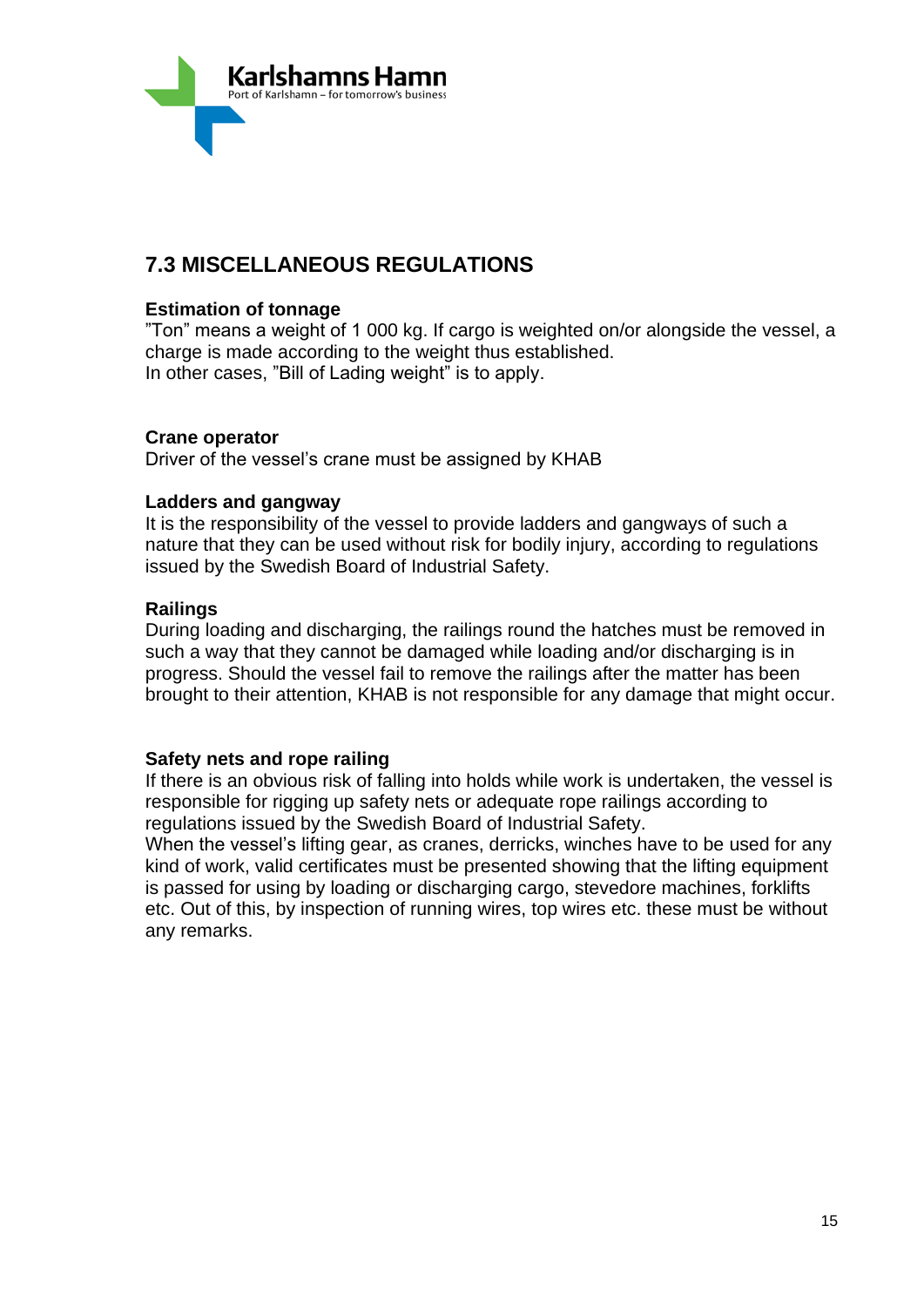

### **8.1 TUG ASSISTANCE TARIFF**

The tariff is valid for normal assistance excluding assistance to vessel run aground or in distress, Tariff is exclusive of V.A.T.

#### **8.1.1**

#### **Product of overall length and breadth in meters**

| <b>SEK per tug</b> |
|--------------------|
| 21 900             |
| 25 000             |
| 28 600             |
| 32 000             |
| 35 500             |
| 38 700             |
| 42 100             |
| 44 100             |
| 47 600             |
| 50 700             |
| 54 000             |
| 56 200             |
| 60 000             |
| 62 600             |
| 65 900             |
| 69 200             |
| 72 600             |
|                    |

Tug assistance tariff for towage type ASD owned by Karlshamns Hamn addition 25% is debited

### **8.1.2 Regulations and charges**

Ordinary working time are from Monday – Friday 07.00 – 16.00

Ordering of tugboats on overtime weekdays 1600-0700 to be done latest at 12.00 hr the same day. Saturdays, Sundays, and holydays latest at 15.00, weekdays before such days.

In case of encertanity concerning time of arrival or departure, fixed time of order can be agreed, though this time is beyond ordinary working time. However, at one point of time only. Succeeding orders can not be accepted. Cancelling and reorders to be done at the time of order only. Note that additional preparedness, beyond above stated, is not customary. Otherwise assistance to be carried out as soon as possible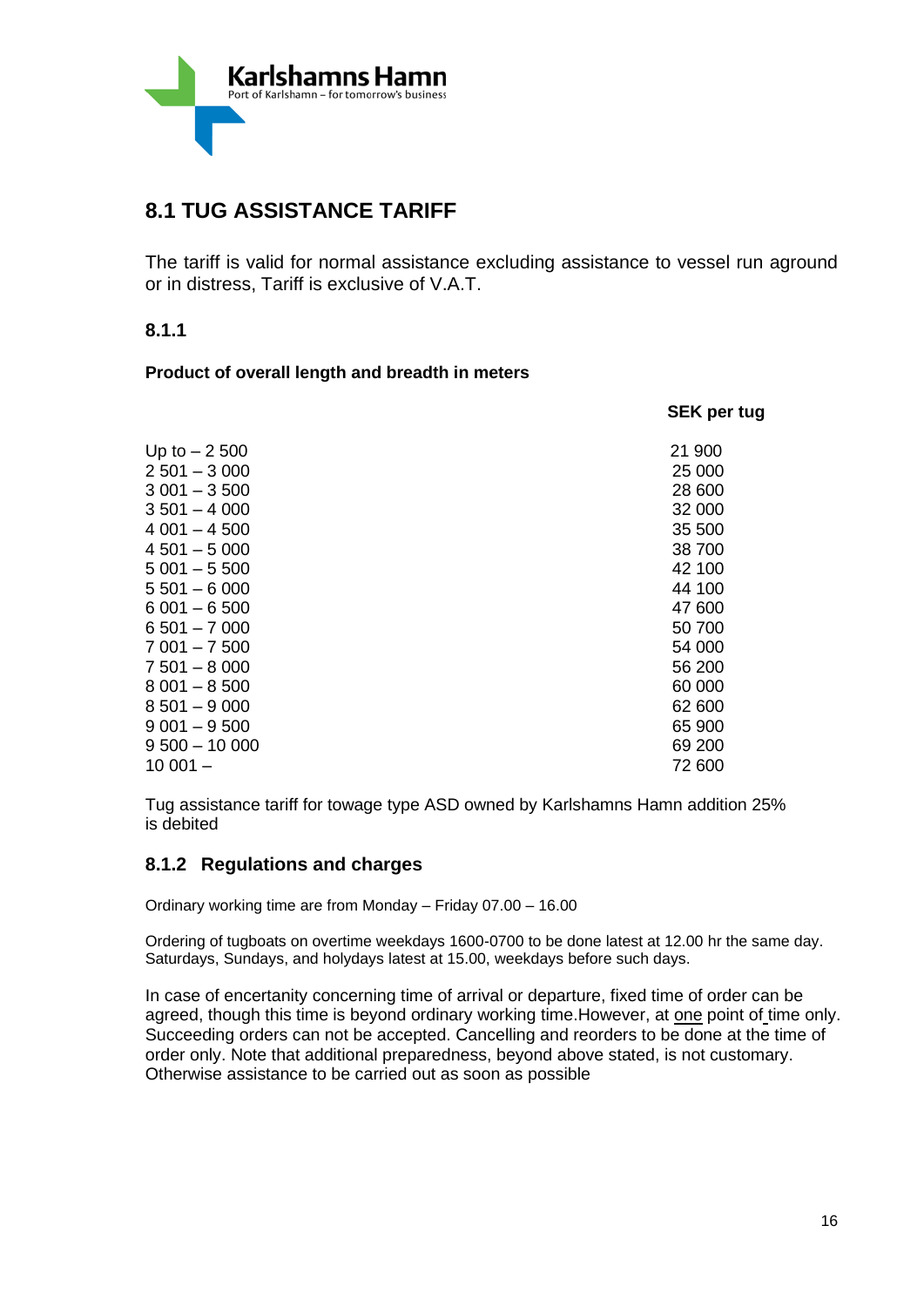

| Cancelling or changing of arrival- or departing times and waiting times,<br>except for the first 30 minutes after the ordered time of towing,<br>on ordinary working time, a fee is charged per tug boat<br>The waiting time above to be counted per tug and hour or part of it | <b>SEK 3785</b>   |
|---------------------------------------------------------------------------------------------------------------------------------------------------------------------------------------------------------------------------------------------------------------------------------|-------------------|
| Other times than normal working times, a fee is charged per tug boat<br>Cancelling or changing of arrival- or departing times, done on other of                                                                                                                                 | <b>SEK 7 430</b>  |
| Changing of times of arrival- or departing to another day, a fee is charged<br>per ordered tug boat of                                                                                                                                                                          | <b>SEK 14 920</b> |
| Time to be counted from tug's leaving its station till it comes back again.<br>For not used ordered tugboat which leaving its station, full fee will be charged.<br>Towing-hawsers are supplied free of charge.                                                                 |                   |
| Towing outside the port of Karlshamn are carried out according to special<br>agreements from case to case.                                                                                                                                                                      |                   |

#### **All towage is undertaken subject to the Scandinavian Tugowners Standard Conditions of 1959, revised 1974, revised 1985 enclosed on separate page.**

### **Mob and demob hourly rates for tugboats: Delta / Karlshamn / Harry Stone**

| Non holyday Monday to Friday 07.00 until 16.00. | 7 500 SEK / h / boat |
|-------------------------------------------------|----------------------|
| Remaining time                                  | 9 500 SEK / h / boat |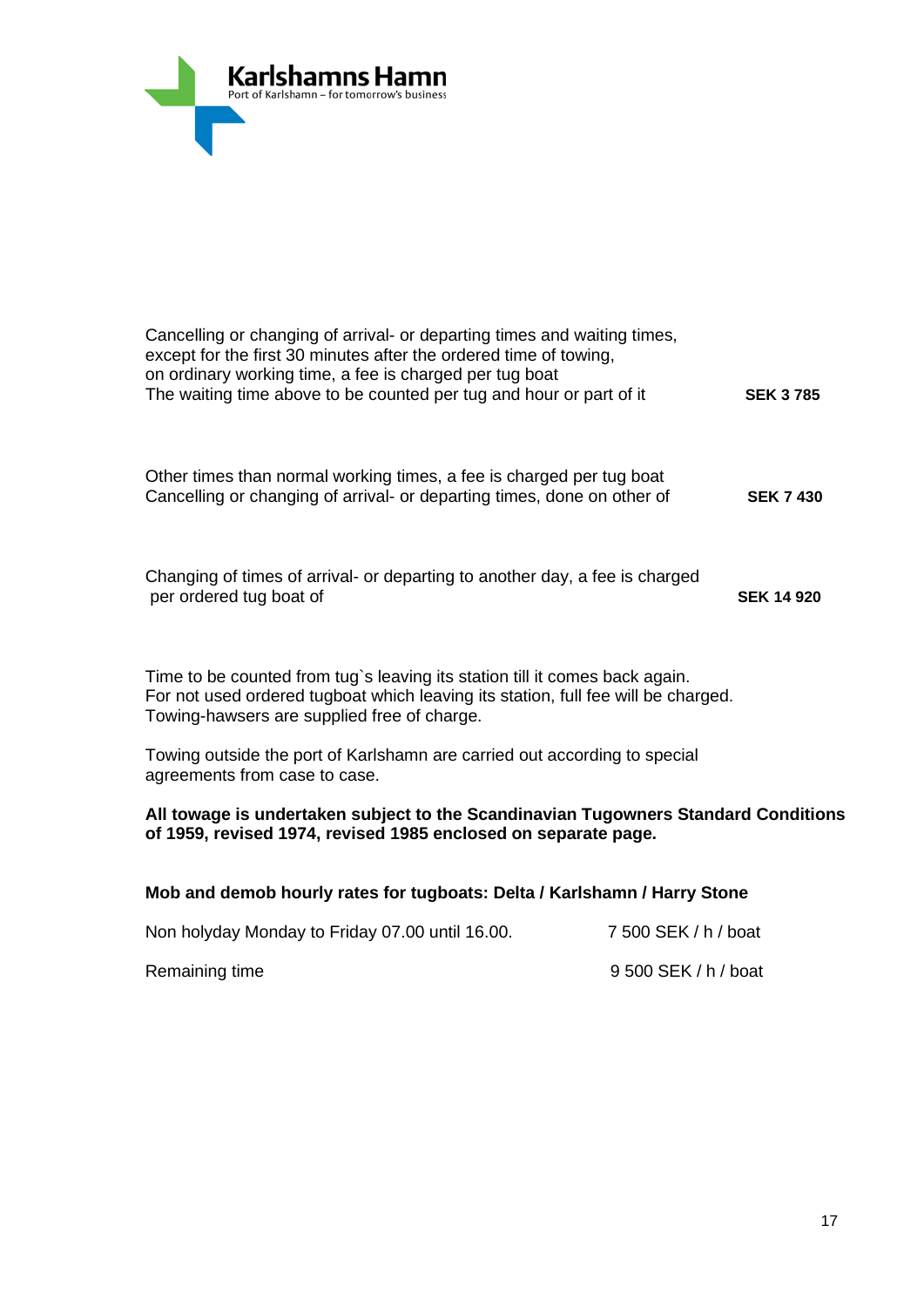

### **TARIFF FOR MOTOR BOATS**

| Working boat "Kastellet" including operator per hour | <b>SEK 2 870</b> |  |
|------------------------------------------------------|------------------|--|
| Working boat "Draget" including operator per hour    | <b>SEK 2 295</b> |  |
| Extra crew member of above boats per hour            | <b>SEK 586</b>   |  |
|                                                      |                  |  |

### **Rent of Yokohama Fender**

| Rent per fender and day (three fenders available) | <b>SEK 1 890</b> |
|---------------------------------------------------|------------------|
|                                                   |                  |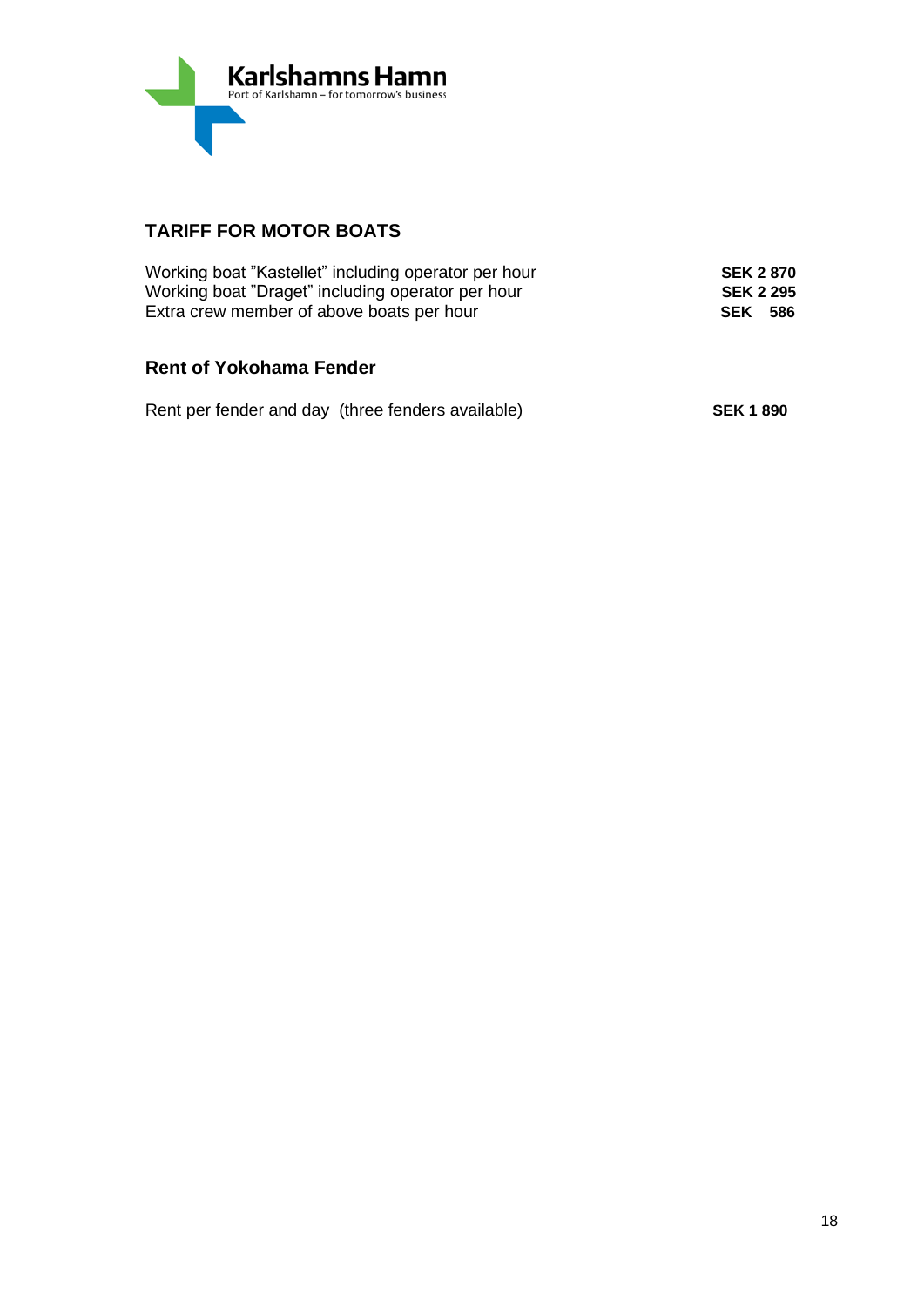

### **SCANDINAVIAN TUGOWNERS STANDARD CONDITIONS OF 1959, REVISED 1974 AND 1985**

Karlshamns Hamn AB (hereafter called "Company") provides towage services on the following conditions.

### **1. Definitions**

The expression Hirer in these conditions means the body or person who has ordered the service or on whose behalf the service has been ordered.

The expression damage in these conditions means economical losses of all kinds including but not limited to total loss, damage, loss of income and expenses and also loss of and damage to cargo onboard the vessel in tow.

### **2. The Company's liability towards the Hirer**

The Company is not liable for the damage caused to the Hirer in connection with the towage service unless the damage is a consequence of fault or neglect on the part of the Company's management. The Company is, however, not liable for fault or neglect committed by a person's capacity of master of a tug or member of its crew.

The Hirer is not in any case entitled to damages from a master of a tug, a member of its crew, a pilot, or anybody else in the service of the Company.

The liability of the Company shall in any case not exceed SEK 100.000:-

### **3. The Hirer's liability towards the Company**

The Hirer shall indemnify the Company for all damage caused to the Company in connection with the towage service unless the Hirer shows that neither the Hirer nor somebody for whose acts the Hirer is liable totally or partly has caused the damage by fault or neglect.

Should the Company be held liable for damage caused to a third part in connection with the towage service, the Hirer shall indemnify the Company unless the Company would have been liable towards the Hirer in case the damage had been suffered by the Hirer.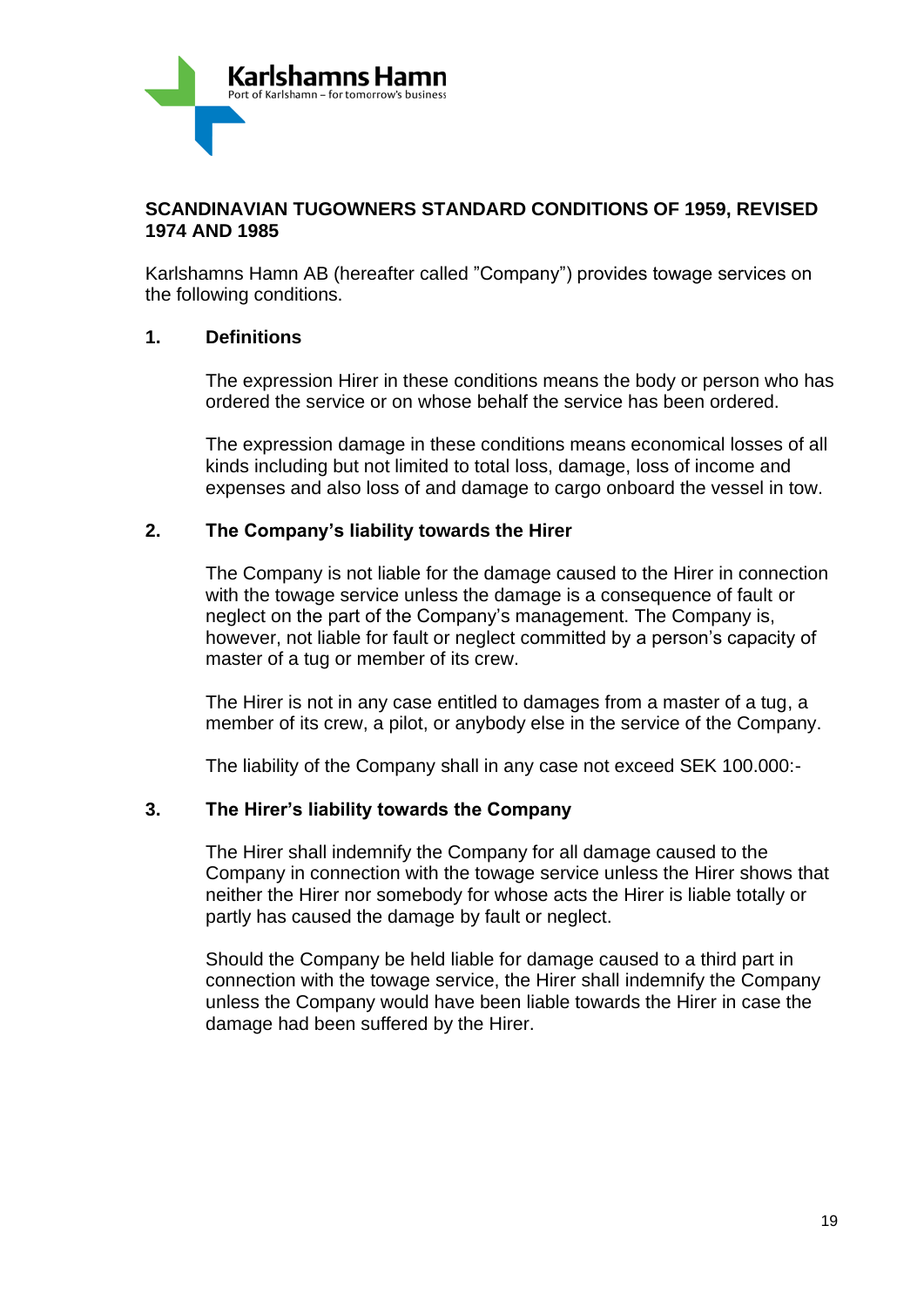

### **8.2 TARIFF FOR MOORING AND UNMOORING**

### **Karlshamns Sjöservice AB, Box 170, SE 374 23 Karlshamn**

According to Port Authorities regulations, ships calling at the port fitted out with bulbous bow, have to apply to boatmen when arriving or departing. Exception from this rule to be valid for ships with bow thrusters, provided not out of order.

**Below prices is applicable as from 2020-01-01 further is debited by Karlshamns Sjöservice AB** 

| dwt                 | <b>Arrival</b> | <b>Departure</b> |
|---------------------|----------------|------------------|
|                     | <b>SEK</b>     | <b>SEK</b>       |
| $0 - 3000$          |                | $1520*)$         |
| $3001 - 8000$       | 1960           | 750              |
| $8001 - 13000$      | 2 5 3 5        | 945              |
| $13001 - 18000$     | 3 3 5 0        | 1 3 9 0          |
| $18001 - 25000$     | 4 2 1 5        | 1515             |
| $25001 - 35000$ **) | 5735           | 2 1 1 0          |
| $35001 - 6000$ **)  | 9 5 20         | 2720             |
| $60001 - 85000**$   | 12 300         | 4 0 8 0          |
| $85000 - **$        | 16 400         | 4760             |
|                     |                |                  |

| *) Arrival/Departure after normal working time Monday to Friday 1600 to 0700 and |          |
|----------------------------------------------------------------------------------|----------|
| Saturdays free from public holidays                                              | 2050 Sek |
| *) Arrival/Departure 0000-2400 on Easter Eve, Whitsun Eve,                       |          |
| <b>Midsummer Eve, Christmas Eve, New Years Eve</b>                               |          |
| and New Years Day, Twelfth Day, Good Friday, Easter Day,                         |          |
| Easter Monday, May 1: st, Ascensions Day, Whit-Sunday,                           |          |
| Whit-Monday, Midsummer Day, All Saints Day Christmas Day,                        |          |
| The Day after Christmas Day and Sundays.                                         | 2460 Sek |
|                                                                                  |          |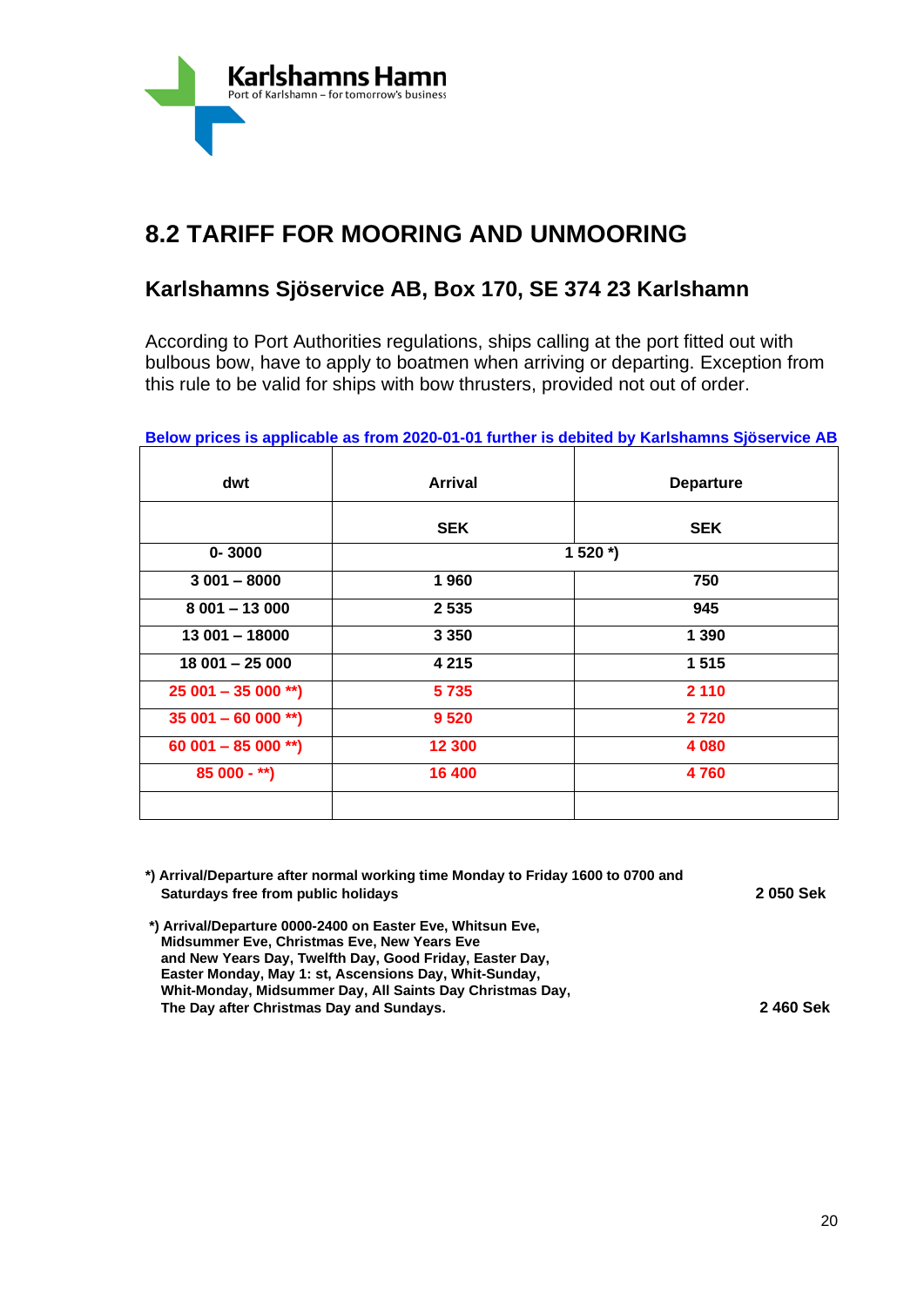

### **Charges for waiting time**

For waiting period on ordinary working time there is a charge of **SEK 500** per man and hour. Waiting time is debited for every commenced half hour.

For waiting period on overtime, extra charges are to be added:

100 % **SEK 452** 150 % **SEK 632** 200 % **SEK 832**

For cancelled departure, i.e. when boatman are cancelled as result of cancelled departure of vessel, 3 hours waiting period per man will be charged.

#### **Overtime charges**

1. For work Monday – Friday from 16.00 – 07.00 the following morning and Saturdays an additional charge of 100% is added.

2. For work on Sundays and additional charge of 150% is added.

3. For work on the day before Easter Day, Whit Sunday, Midsummer's Day, Christmas Day, New Years Day as well as official holidays, an additional charge of 150% is debited.

### **Shifting**

For shifting berth, prices will be the same as for arrival and departure.

#### **Ordering of boatmen**

Requests for labour shall be announced Monday – Friday before 16.00 stating expected times of arrival and departure respectively. For vessels arriving or departure during weekend or similar, announcement to be made before 16.00 on Friday, if possible.

**P O Box 170 mobile +46 (0) 708 371145 SE 374 23 Karlshamn [sjoservice@gmail.com](mailto:sjoservice@gmail.com)**

**KARLSHAMNS SJÖSERVICE AB Phone (office): +46-(0)454-881 77**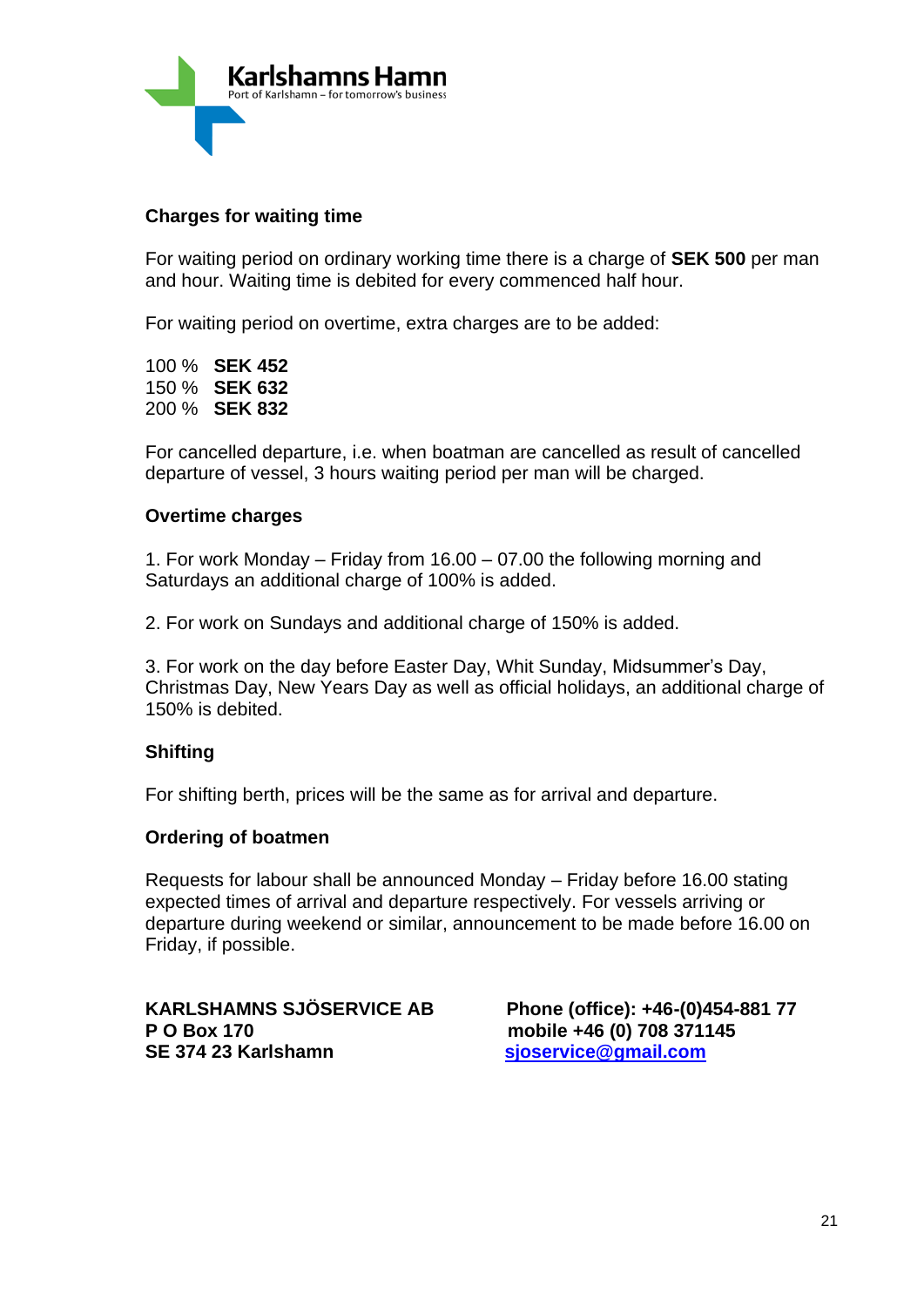

### **9.1 FRESH WATER**

| Orders are placed 24 hours before arrival at<br>traffic@karlshamnshamn.se or by phone +46 454 305096. The email<br>is checked daytime and confirmation sent when read.<br>Connection of water takes place weekdays between 07-16, unless<br>otherwise agreed.<br>We supply hose with storz connection to the ship's side. Connection<br>on board is the responsibility of the crew. |                    | <b>SEK</b>        |                 |
|-------------------------------------------------------------------------------------------------------------------------------------------------------------------------------------------------------------------------------------------------------------------------------------------------------------------------------------------------------------------------------------|--------------------|-------------------|-----------------|
| $1 - 20$ ton<br>exceeding 20 ton<br>Minimum charge                                                                                                                                                                                                                                                                                                                                  | per ton<br>per ton |                   | 61<br>50<br>803 |
| For water supply in overtime charged an extra fee as follows:                                                                                                                                                                                                                                                                                                                       |                    |                   |                 |
| Monday to Friday non holyday kl 16.00-07.00                                                                                                                                                                                                                                                                                                                                         |                    | 754 SEK / h / man |                 |

Remaining time **1 074** SEK / h / man

### **9.2. ELECTRIC SUPPLY**

Contact Port of Karlshamn for information tel: +46 454 305000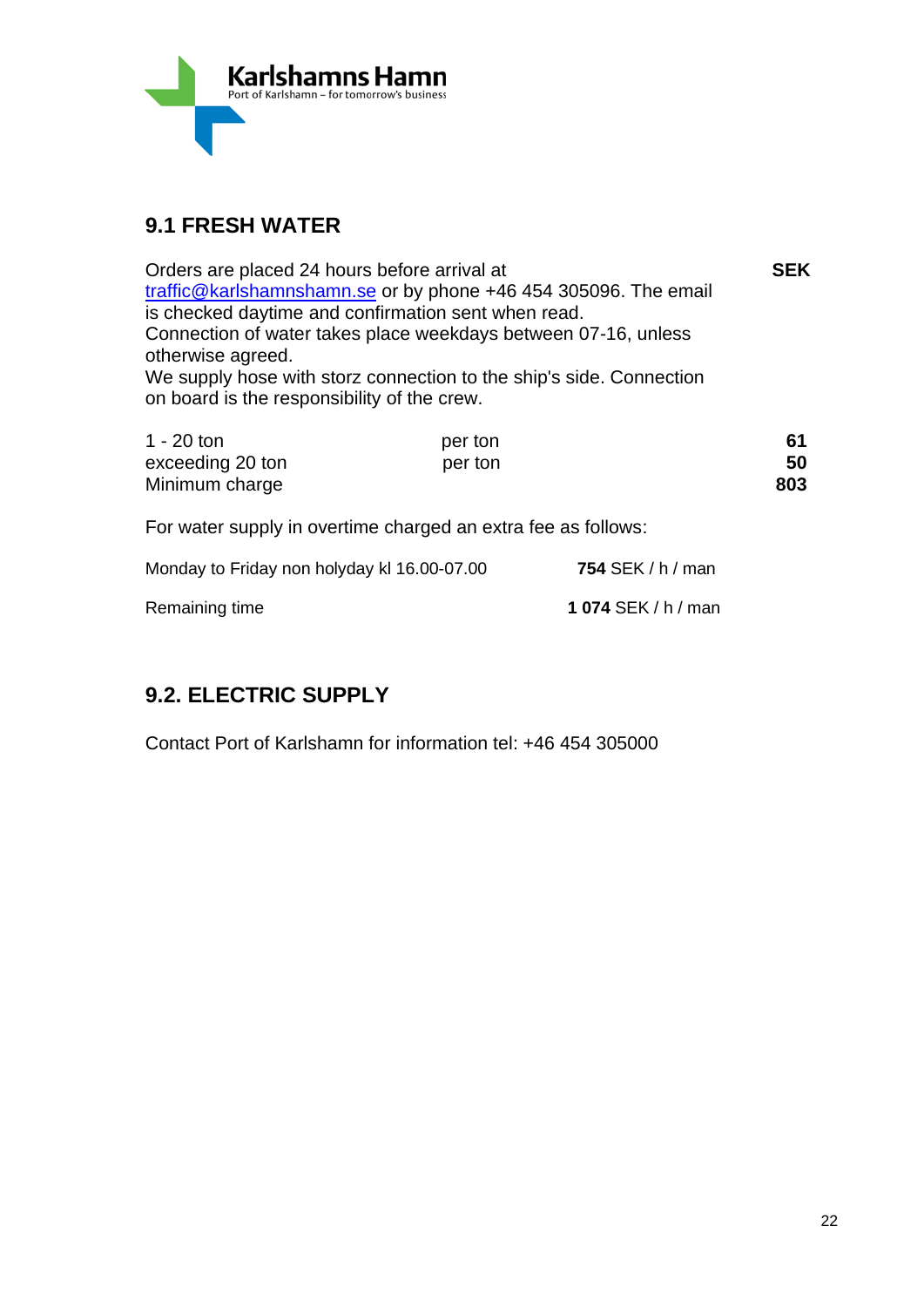

### **10.1 VEHICLE SCALE**

Located at the road gate in Stilleryd Harbour

| <b>Scaling tariff</b> |                                      | <b>SEK</b> |
|-----------------------|--------------------------------------|------------|
| Loaded vehicle        | Fixed charge per vehicle unit        | 60         |
|                       | per ton cargo                        | 3,50       |
| Other single objects  | object $0 - 3$ ton                   | 304        |
|                       | object exceeding 3 ton/per container | 426        |
|                       | Vehicle plus trailer or similar      | 450        |
|                       |                                      |            |

Weighing is performed by manual service daytime 0700 – 1600

**For order during daytime, please contact tel. +46(0)454 – 30 50 21,**

Frequent customers may as per agreement receive card for self-service independent of time of day.

Please note that two weightings are performed, one for tare and one for gross weight. Not applicable for vehicles where tare is already registered.

For weightings exceeding the maximum capacity of the scale (80 ton), the scaling will be performed partly.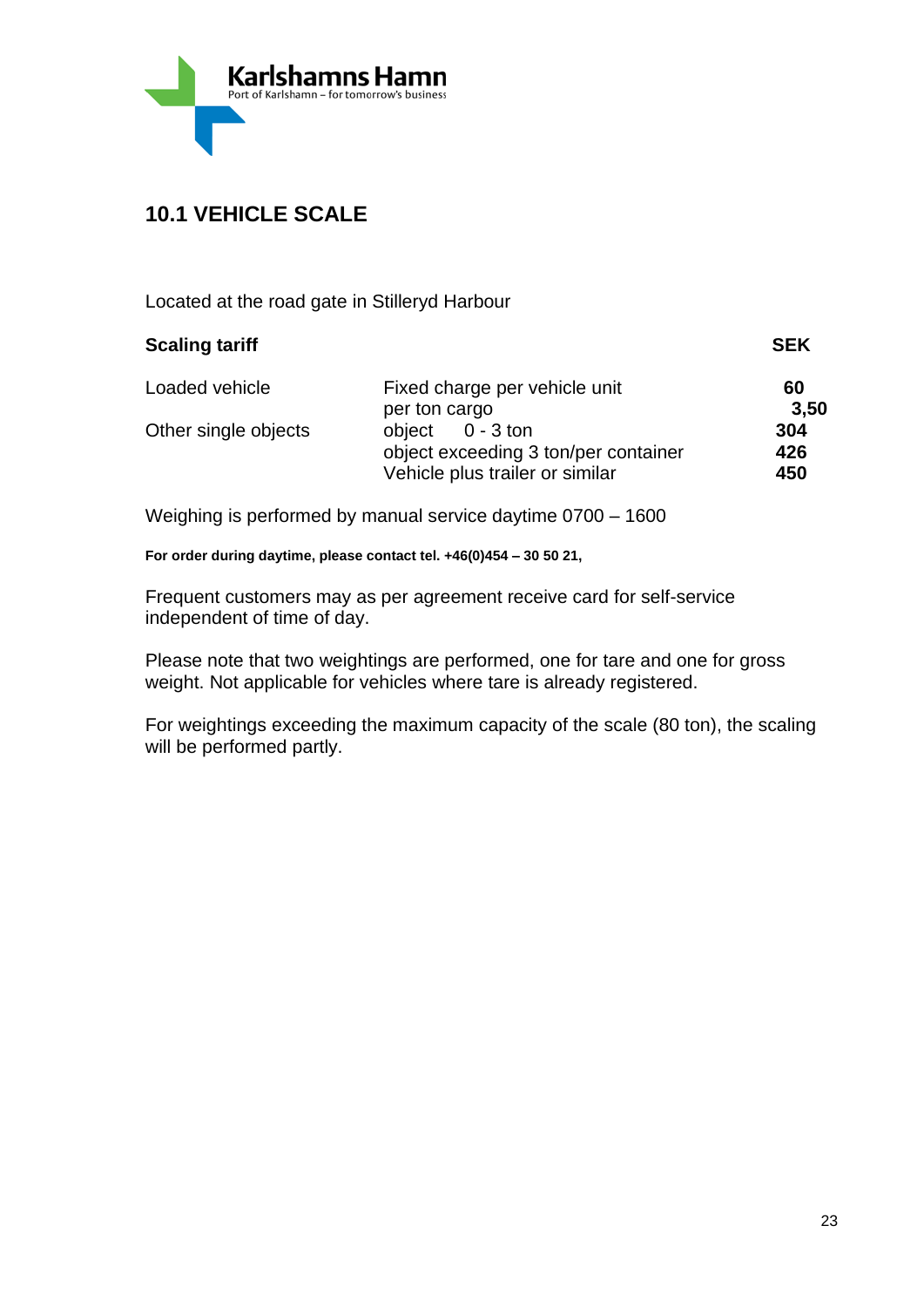

### **10.2 RECEIVING OF WASTE OIL**

 $10 \text{ m}^3$  is included in waste due

Waste oil is received Monday – Friday 0700 - 1600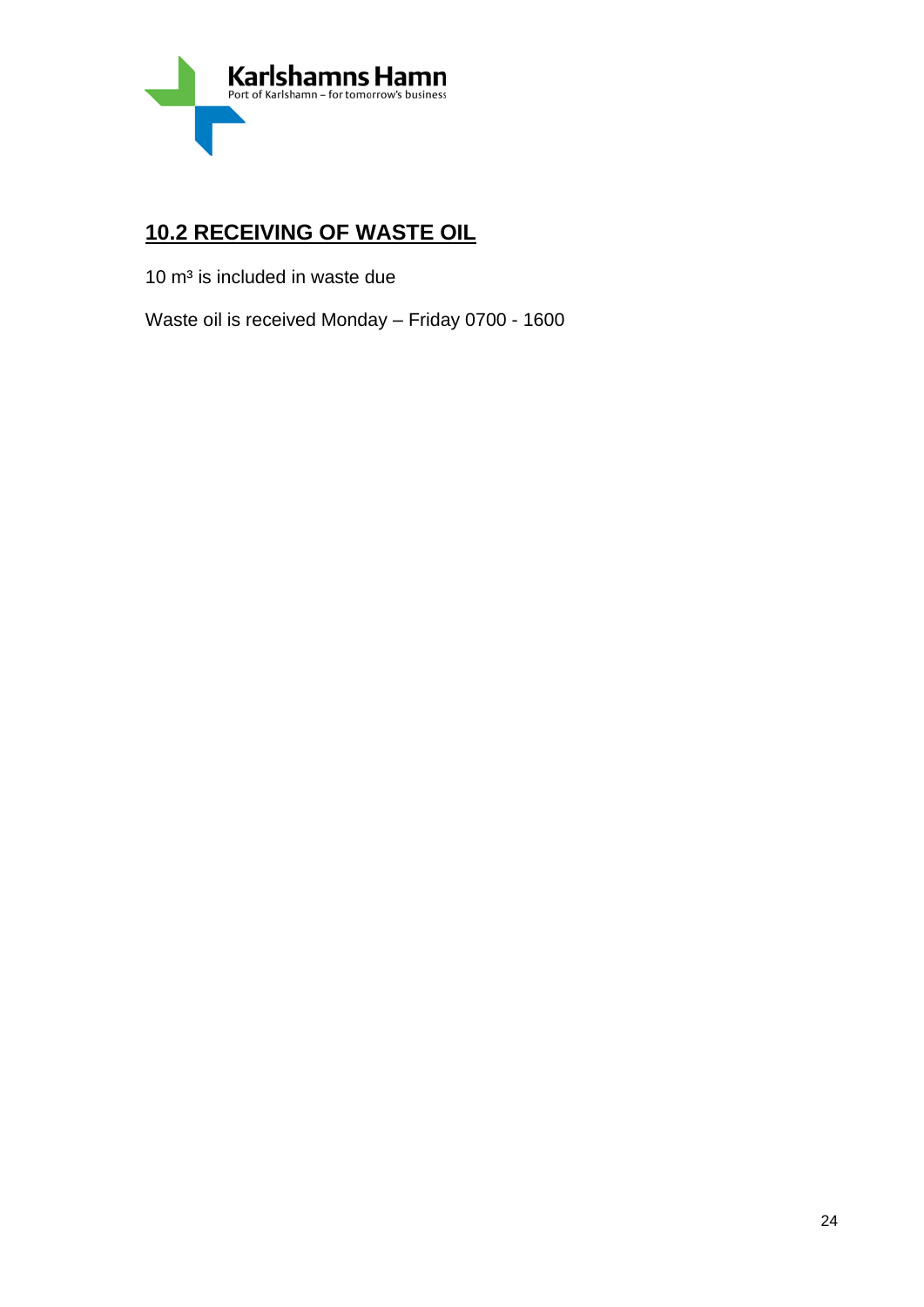

### **DIRECTIONS**

Concerning delivery of oil remains and waste from ships engine room.

Oil remains and waste which normally appear in a ship's engine room can free of charge be left in the Port of Karlshamn on the conditions below;

**1.** The waste shall arise from ship lying in the Port of Karlshamn.

**2.** Collecting order must be done not less than 24 hours before desired collecting. Collecting order is done by the ship's agent. Collecting order must contain information about quantity, whether the waste is pump able or not and couplings requirements. Preferably international coupling with outlet on deck shall be available. For any other coupling and outlet, the ship will be charged for the extra costs arise.

**3.** Collecting of waste from ships engine room will normally be performed Monday - Friday 07.00 - 16.00. For collecting during other hours there will be an extra charge.

**4.1** Maximum time for collecting by Slurry Exhauster is 1 hour including waiting time and tube connection. Any time here over will be charged for.

**4.2** The ship has to pump the waste to the Slurry Exhauster with its own pump and with a speed not less than 5 m3/hour If this is not possible, the ship is charged for the extra costs arise.

**4.3** On board the ship there must be one responsible person who receives and couples the tube, watches over the pumping onboard and moreover assists the driver of the Slurry Exhauster.

**4.4** The driver of the Slurry exhauster must keep a strict watch over car and tube during the process to prevent oil spill on the quay.

**5.** Waste delivered in barrels has to be put up by the agency of the ship on a location directed by the Harbour Command. Barrels shall be faultless and tight. Costs for cleaning-up waste caused by leaking barrels as well as costs for special treatment as a consequence of obvious danger of leakage will be charged the ship. The barrels will not be returned.

**6.** Waste-declaration shall be enclosed the waste to the receiving company. When collecting by car on ship-side, the declaration shall be handed over to the driver.

When putting up barrels on quay, the barrels must be durable and unambiguous marked with contents and name of the ship. The waste must have a flashpoint below 60° C or otherwise be of a quality related to dangerous goods.

#### **Limitation**

The distance of the voyage to Karlshamn is base for calculated reception.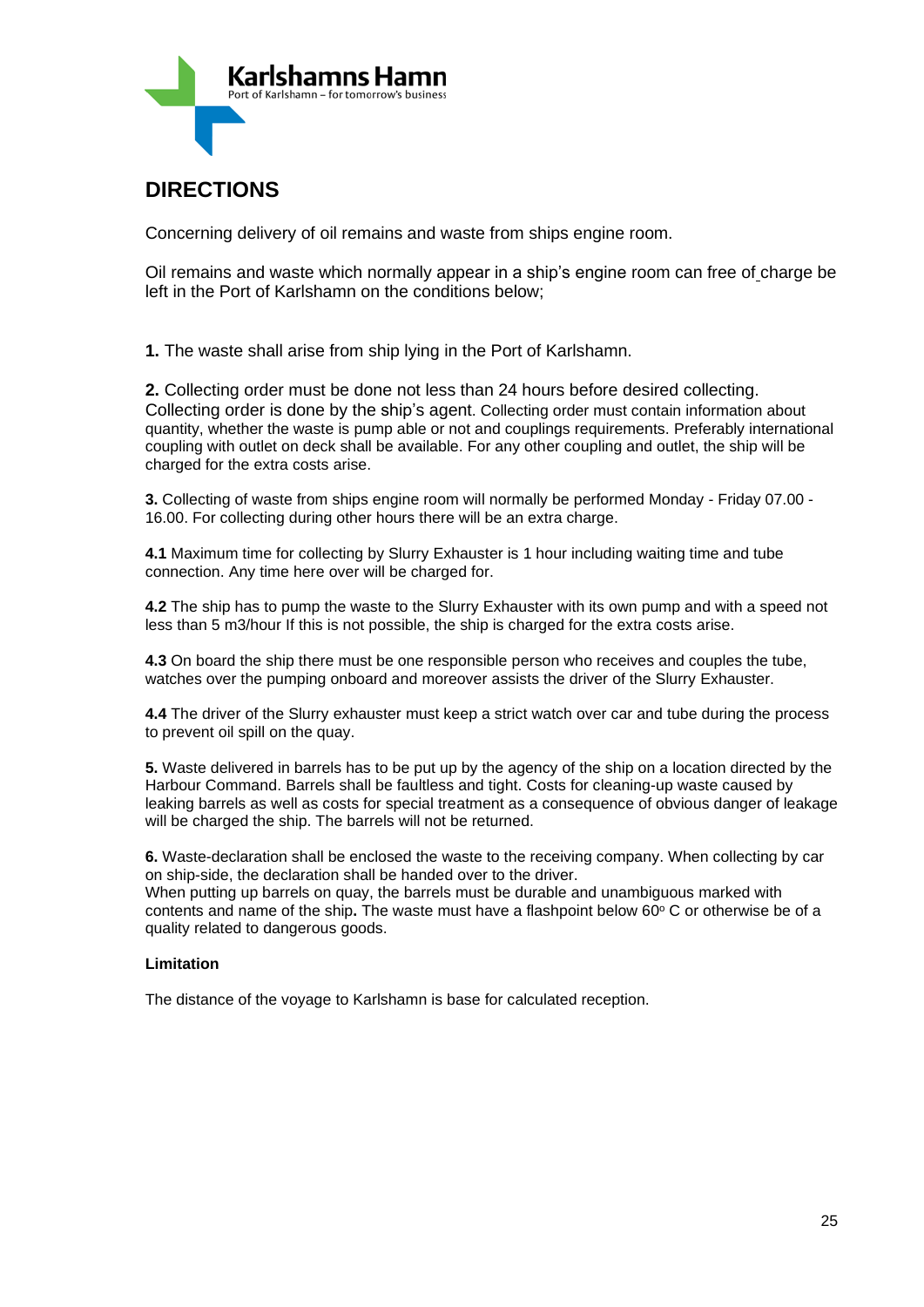

### **11.1 ROUTINES FOR INVOICING**

All prices are exclusive of VAT.

Terms of payment are 30 days after invoice date, if other not agreed.

If late payment, interest will be charged as from day 21, according to present rate of discount increased by 8%.

Prices are calculated based on the Gross weight of the goods, rounded off upwards or downwards to the nearest 1.000 kilo.

For time-debited work or rental as well as in the case of overtime, minimum 1 working hour will be debited.

For ton-debited work, handling of minimum 1.000 kilo will be debited.

For goods weighing less than 1.000 kilo per 3 m3, 3 m3 will be counted equal to 1.000 when calculating prices.

Compensation for necessary handling equipment is included in respective tariffs, except in the case of;

- time debited work
- handling of cargo requiring forklift with a capacity of minimum 20 tons.
- work where harbour crane is required.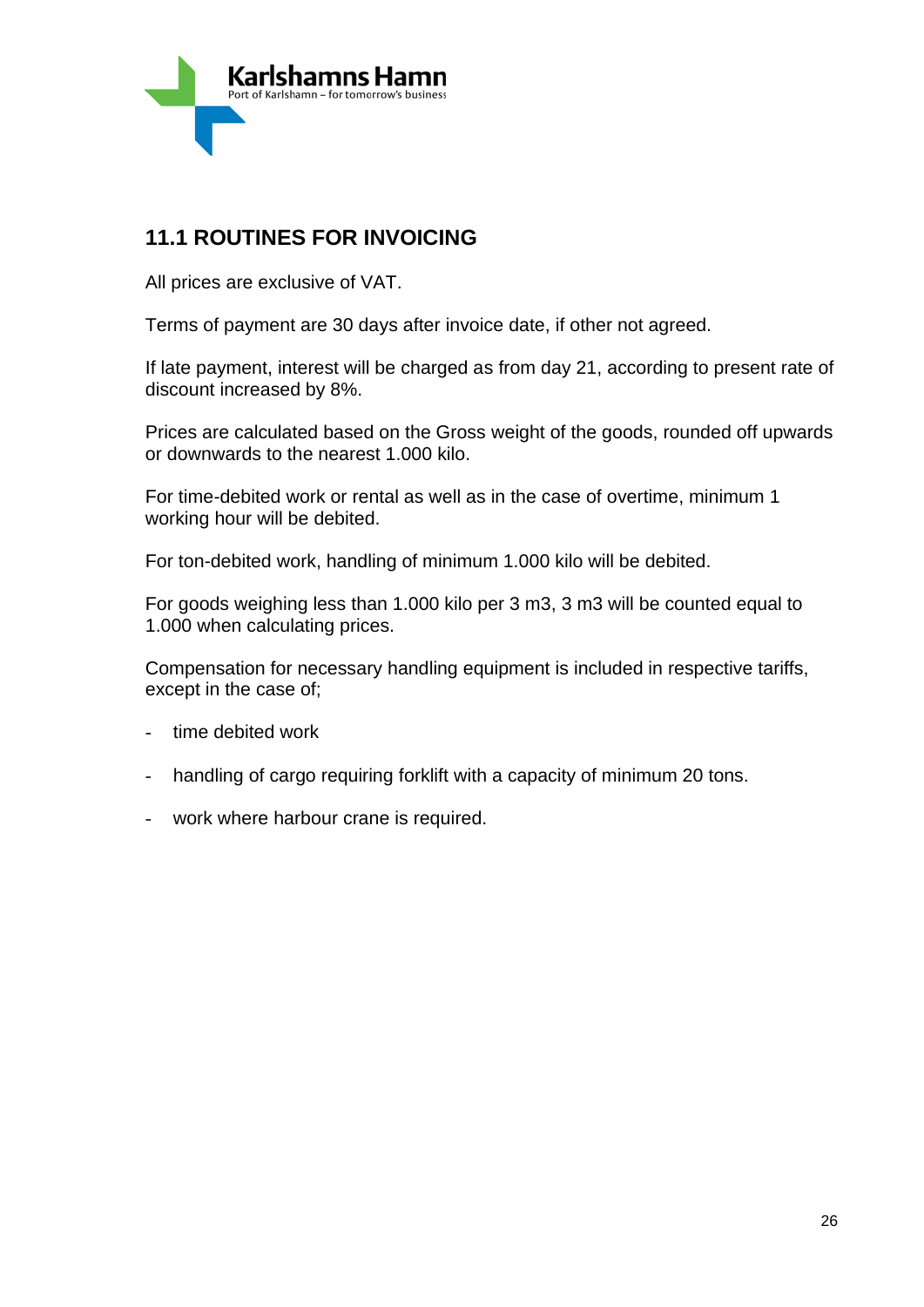

### **11.2 MATTERS OF LIABILITY**

For all commissions performed by KHAB the regulations of "Swedish Ports" 1989 will apply.

### **DANGEROUS CARGO**

For handling and storage of dangerous cargo according to the IMDG-code, special regulations will apply. Further information will be given by the Operations Management of the Port.

### **CARGO INSURANCE**

Cargo insurance is not included in the storage cost. Necessary cargo insurance shall be arranged by the cargo owner.

### **STOWAGE PERFORMANCE**

KHAB is not responsible for the stowage performance will not be liable for compensation for dead freight.

### **LOADING/UNLOADING DIRECTLY TO/FROM RAIL**

KHAB reserves the right to decide whether cargo which shall be loaded onboard or unloaded from vessel will be handled directly to/from rail of via terminal.